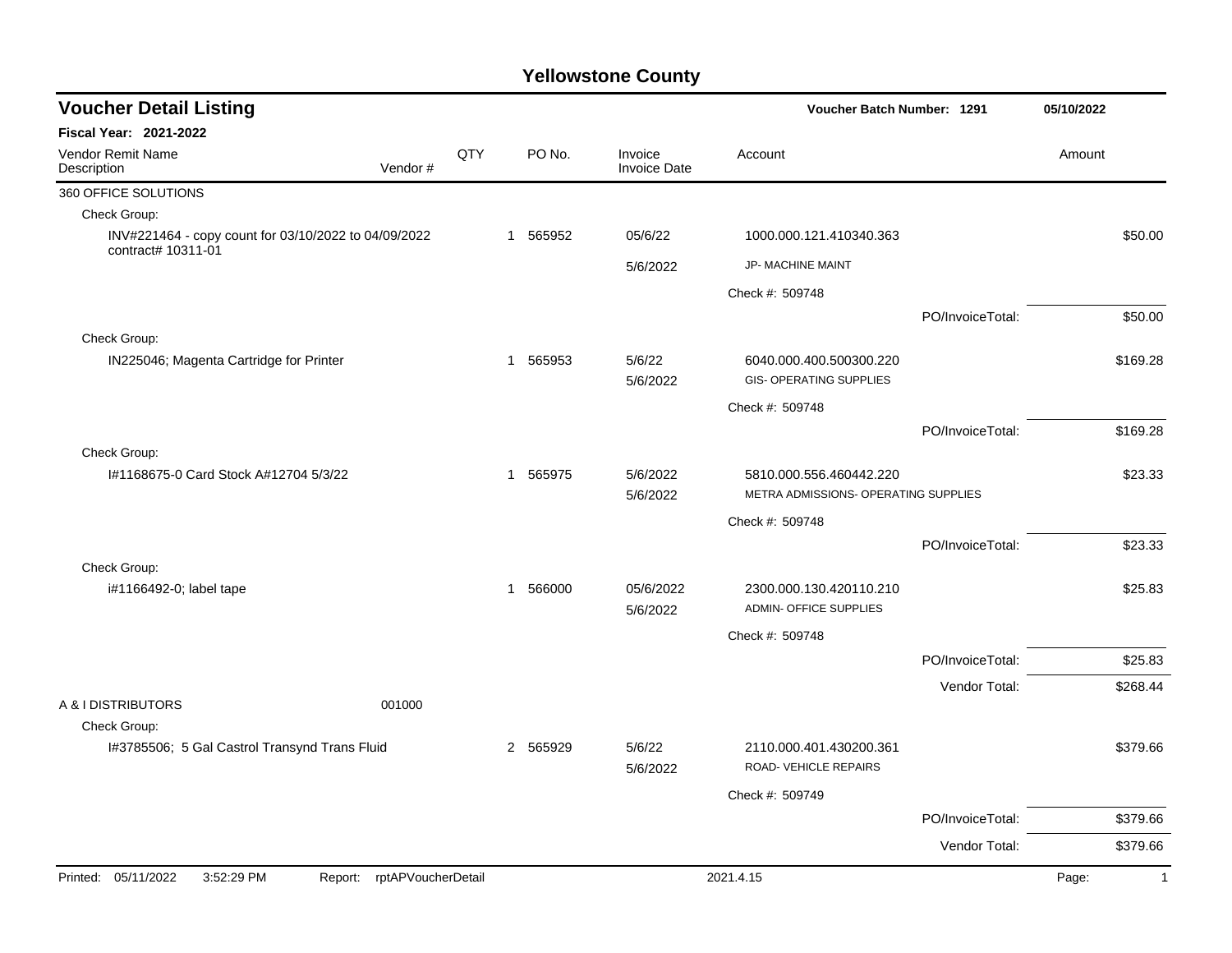| <b>Voucher Detail Listing</b>                | Voucher Batch Number: 1291 |   | 05/10/2022 |                                |                                                           |                         |
|----------------------------------------------|----------------------------|---|------------|--------------------------------|-----------------------------------------------------------|-------------------------|
| Fiscal Year: 2021-2022                       |                            |   |            |                                |                                                           |                         |
| Vendor Remit Name<br>Description             | QTY<br>Vendor#             |   | PO No.     | Invoice<br><b>Invoice Date</b> | Account                                                   | Amount                  |
| A-ONE GARAGE DOOR                            |                            |   |            |                                |                                                           |                         |
| Check Group:                                 |                            |   |            |                                |                                                           |                         |
| 1#6387 GARAGE DOOR REPAIR                    |                            |   | 1 565970   | 5/6/22<br>5/6/2022             | 2110.000.401.430200.366<br>ROAD- REPAIR & MAINT BUILDINGS | \$2,311.00              |
|                                              |                            |   |            |                                | Check #: 509750                                           |                         |
|                                              |                            |   |            |                                | PO/InvoiceTotal:                                          | \$2,311.00              |
|                                              |                            |   |            |                                | Vendor Total:                                             | \$2,311.00              |
| AGGREGATE RESOURCES, INC.                    |                            |   |            |                                |                                                           |                         |
| Check Group:                                 |                            |   |            |                                |                                                           |                         |
| I#1990 3/4" GRAVEL 145.59 @ 5.60 81003       |                            |   | 1 565961   | 5/6/22<br>5/6/2022             | 2110.000.401.430200.450<br>ROAD-RAW MATERIALS- GAS TAX    | \$815.30                |
| #1990 3/4" GRAVEL 43.07 @ 5.60 81003         |                            | 1 | 565961     | 5/6/22<br>5/6/2022             | 2110.000.401.430200.450<br>ROAD- RAW MATERIALS- GAS TAX   | \$241.19                |
| #1990 3/4" GRAVEL 14.75 @ 5.60 81003         |                            | 1 | 565961     | 5/6/22<br>5/6/2022             | 2110.000.401.430200.450<br>ROAD- RAW MATERIALS- GAS TAX   | \$82.60                 |
| I#1990 3/4" GRAVEL 128.85 @ 5.60 81007       |                            | 1 | 565961     | 5/6/22<br>5/6/2022             | 2110.000.401.430200.450<br>ROAD- RAW MATERIALS- GAS TAX   | \$721.56                |
|                                              |                            |   |            |                                | Check #: 509751                                           |                         |
|                                              |                            |   |            |                                | PO/InvoiceTotal:                                          | \$1,860.65              |
|                                              |                            |   |            |                                | Vendor Total:                                             | \$1,860.65              |
| ALTERATIONS AND MORE<br>Check Group:         |                            |   |            |                                |                                                           |                         |
| I#7; patches Thompson                        |                            | 6 | 566004     | 5/6/22<br>5/6/2022             | 2300.000.130.420110.226<br>ADMIN- CLOTHING & UNIFORMS     | \$48.00                 |
| I#7; hem Egan                                |                            | 2 | 566004     | 5/6/22<br>5/6/2022             | 2300.000.130.420110.226<br>ADMIN- CLOTHING & UNIFORMS     | \$30.00                 |
| I#7; patches Smart                           |                            | 8 | 566004     | 5/6/22<br>5/6/2022             | 2300.000.130.420110.226<br>ADMIN- CLOTHING & UNIFORMS     | \$64.00                 |
| I#7; patches Stahlberg                       |                            | 4 | 566004     | 5/6/22<br>5/6/2022             | 2300.000.130.420110.226<br>ADMIN- CLOTHING & UNIFORMS     | \$32.00                 |
| Printed: 05/11/2022<br>3:52:29 PM<br>Report: | rptAPVoucherDetail         |   |            |                                | 2021.4.15                                                 | Page:<br>$\overline{2}$ |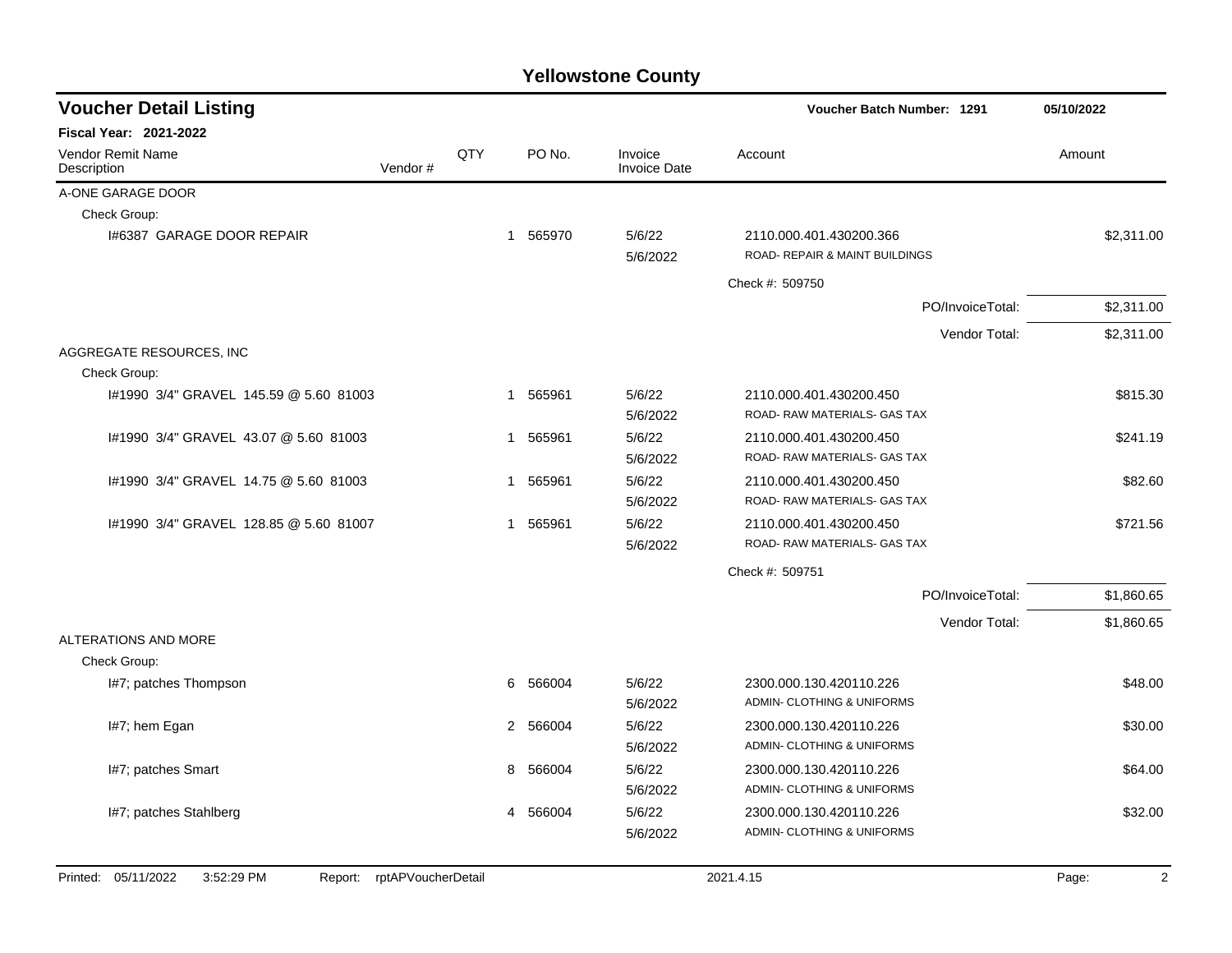| <b>Voucher Detail Listing</b>        |                            |             |                                | Voucher Batch Number: 1291                            |                  | 05/10/2022 |
|--------------------------------------|----------------------------|-------------|--------------------------------|-------------------------------------------------------|------------------|------------|
| Fiscal Year: 2021-2022               |                            |             |                                |                                                       |                  |            |
| Vendor Remit Name<br>Description     | QTY<br>Vendor#             | PO No.      | Invoice<br><b>Invoice Date</b> | Account                                               |                  | Amount     |
| I#7; patches Galles                  |                            | 8 566004    | 5/6/22<br>5/6/2022             | 2300.000.130.420110.226<br>ADMIN- CLOTHING & UNIFORMS |                  | \$64.00    |
| I#7; patches Gibbs                   |                            | 566004<br>4 | 5/6/22<br>5/6/2022             | 2300.000.130.420110.226<br>ADMIN- CLOTHING & UNIFORMS |                  | \$32.00    |
| I#7; chevron patches Gibbs           |                            | 16 566004   | 5/6/22<br>5/6/2022             | 2300.000.130.420110.226<br>ADMIN- CLOTHING & UNIFORMS |                  | \$128.00   |
| I#7; patches Newell                  |                            | 4 566004    | 5/6/22<br>5/6/2022             | 2300.000.130.420110.226<br>ADMIN- CLOTHING & UNIFORMS |                  | \$32.00    |
| I#7; hem Newell                      |                            | 2 566004    | 5/6/22<br>5/6/2022             | 2300.000.130.420110.226<br>ADMIN- CLOTHING & UNIFORMS |                  | \$30.00    |
| I#7; patches Firebaugh               |                            | 2 566004    | 5/6/22<br>5/6/2022             | 2300.000.130.420110.226<br>ADMIN- CLOTHING & UNIFORMS |                  | \$16.00    |
| I#7; patches Reitz                   |                            | 566004<br>8 | 5/6/22<br>5/6/2022             | 2300.000.130.420110.226<br>ADMIN- CLOTHING & UNIFORMS |                  | \$64.00    |
| I#7; hem Cunningham                  |                            | 566004<br>1 | 5/6/22<br>5/6/2022             | 2300.000.130.420110.226<br>ADMIN- CLOTHING & UNIFORMS |                  | \$15.00    |
| I#7; patches Bofto                   |                            | 566004<br>4 | 5/6/22<br>5/6/2022             | 2300.000.130.420110.226<br>ADMIN- CLOTHING & UNIFORMS |                  | \$32.00    |
| I#7; hem Bofto                       |                            | 566004<br>1 | 5/6/22<br>5/6/2022             | 2300.000.130.420110.226<br>ADMIN- CLOTHING & UNIFORMS |                  | \$15.00    |
| I#7; patches Marketon                | 4                          | 566004      | 5/6/22<br>5/6/2022             | 2300.000.130.420110.226<br>ADMIN- CLOTHING & UNIFORMS |                  | \$32.00    |
|                                      |                            |             |                                | Check #: 509752                                       |                  |            |
|                                      |                            |             |                                |                                                       | PO/InvoiceTotal: | \$634.00   |
| ARCHIE COCHRANE MOTORS               | 001410                     |             |                                |                                                       | Vendor Total:    | \$634.00   |
| Check Group:                         |                            |             |                                |                                                       |                  |            |
| I#1003552/1; old car #61 tire repair |                            | 565982<br>1 | 5/6/22<br>5/6/2022             | 2300.000.132.420150.361<br>PATROL- VEHICLE REPAIRS    |                  | \$35.20    |
| I#1003956/1; car #64 tire repair     |                            | 1 565982    | 5/6/22<br>5/6/2022             | 2300.000.132.420150.361<br>PATROL-VEHICLE REPAIRS     |                  | \$16.00    |
| Printed: 05/11/2022<br>3:52:29 PM    | Report: rptAPVoucherDetail |             |                                | 2021.4.15                                             |                  | 3<br>Page: |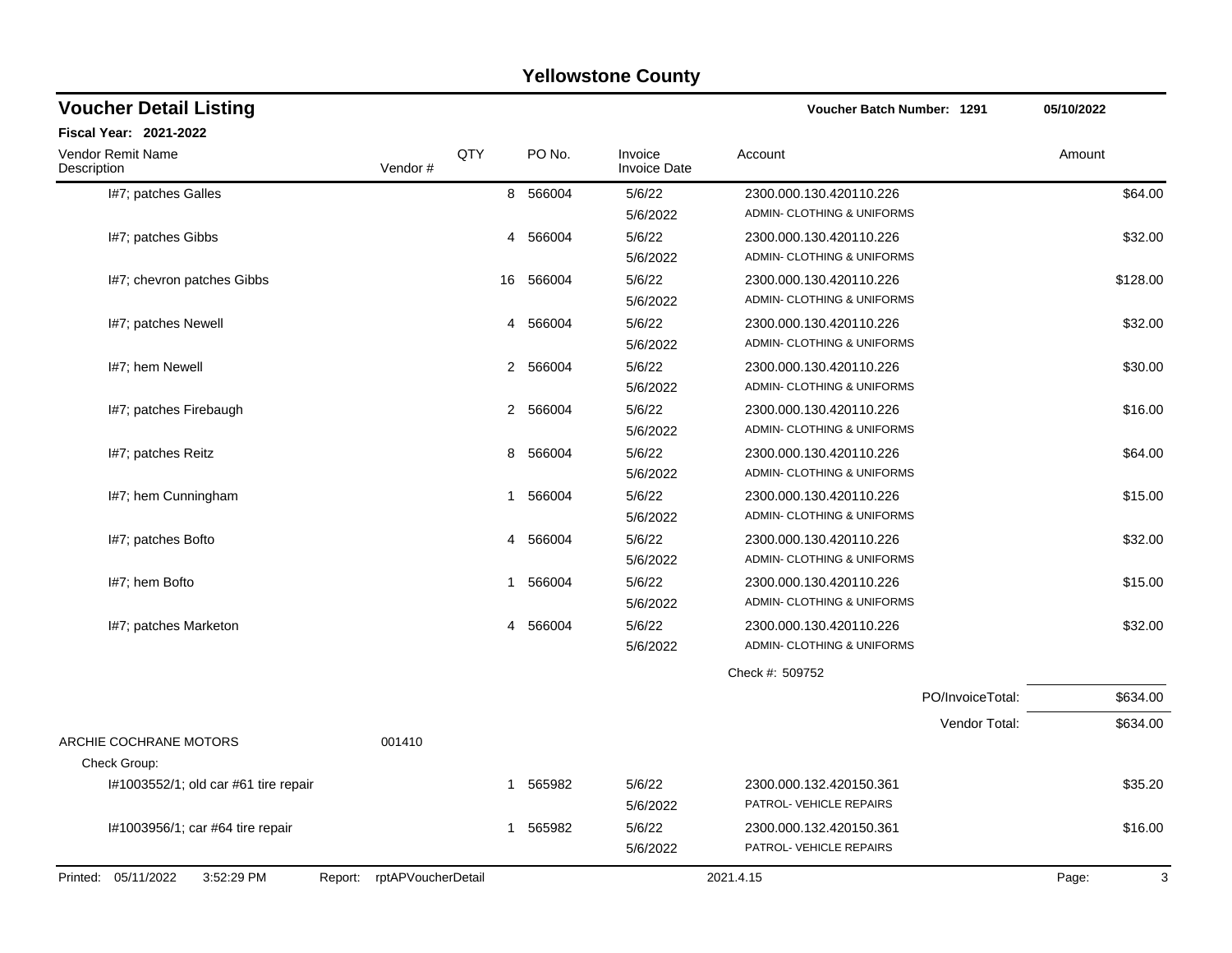|                                               |                               |     |                        | <b>Yellowstone County</b>      |                                                       |                  |            |
|-----------------------------------------------|-------------------------------|-----|------------------------|--------------------------------|-------------------------------------------------------|------------------|------------|
| <b>Voucher Detail Listing</b>                 |                               |     |                        |                                | <b>Voucher Batch Number: 1291</b>                     |                  | 05/10/2022 |
| Fiscal Year: 2021-2022                        |                               |     |                        |                                |                                                       |                  |            |
| Vendor Remit Name<br>Description              | Vendor#                       | QTY | PO No.                 | Invoice<br><b>Invoice Date</b> | Account                                               |                  | Amount     |
| I#1004180/1; car #5 tire repair               |                               |     | 565982<br>$\mathbf{1}$ | 5/6/22                         | 2300.000.132.420150.361                               |                  | \$18.00    |
|                                               |                               |     |                        | 5/6/2022                       | PATROL-VEHICLE REPAIRS                                |                  |            |
|                                               |                               |     |                        |                                | Check #: 509753                                       |                  |            |
|                                               |                               |     |                        |                                |                                                       | PO/InvoiceTotal: | \$69.20    |
|                                               |                               |     |                        |                                |                                                       | Vendor Total:    | \$69.20    |
| <b>AUTO GLASS</b><br>Check Group:             |                               |     |                        |                                |                                                       |                  |            |
| I#1095011; car #3 windsheild repair           |                               |     | 1 566006               | 5/6/21<br>5/6/2022             | 2300.000.132.420150.361<br>PATROL- VEHICLE REPAIRS    |                  | \$35.00    |
|                                               |                               |     |                        |                                | Check #: 509754                                       |                  |            |
|                                               |                               |     |                        |                                |                                                       | PO/InvoiceTotal: | \$35.00    |
|                                               |                               |     |                        |                                |                                                       | Vendor Total:    | \$35.00    |
| <b>AUTOMATIC REAL ESTATE LLP</b>              |                               |     |                        |                                |                                                       |                  |            |
| Check Group:                                  |                               |     |                        |                                |                                                       |                  |            |
| A#18478569; Car washes 4/22                   |                               | 83  | 566005                 | 5/6/22<br>5/6/2022             | 2300.000.132.420150.361<br>PATROL- VEHICLE REPAIRS    |                  | \$415.00   |
|                                               |                               |     |                        |                                | Check #: 509755                                       |                  |            |
|                                               |                               |     |                        |                                |                                                       | PO/InvoiceTotal: | \$415.00   |
|                                               |                               |     |                        |                                |                                                       | Vendor Total:    | \$415.00   |
| <b>BALCO UNIFORM CO INC</b>                   | 041513                        |     |                        |                                |                                                       |                  |            |
| Check Group:                                  |                               |     |                        |                                |                                                       |                  |            |
| Invoice#70495: Duty pants for ACO new hire JO |                               |     | 2 565989               | 5/6/22                         | 2300.000.130.420110.226                               |                  | \$109.00   |
| Invoice#66526: Replacement duty pants for AL  |                               |     | 2 565989               | 5/6/2022<br>5/6/22             | ADMIN- CLOTHING & UNIFORMS<br>2300.000.130.420110.226 |                  | \$127.00   |
|                                               |                               |     |                        | 5/6/2022                       | ADMIN- CLOTHING & UNIFORMS                            |                  |            |
|                                               |                               |     |                        |                                | Check #: 509756                                       |                  |            |
|                                               |                               |     |                        |                                |                                                       | PO/InvoiceTotal: | \$236.00   |
|                                               |                               |     |                        |                                |                                                       | Vendor Total:    | \$236.00   |
| BIG SKY LINEN SUPPLY<br>Check Group:          | 001710                        |     |                        |                                |                                                       |                  |            |
| Printed: 05/11/2022<br>3:52:29 PM             | rptAPVoucherDetail<br>Report: |     |                        |                                | 2021.4.15                                             |                  | Page:<br>4 |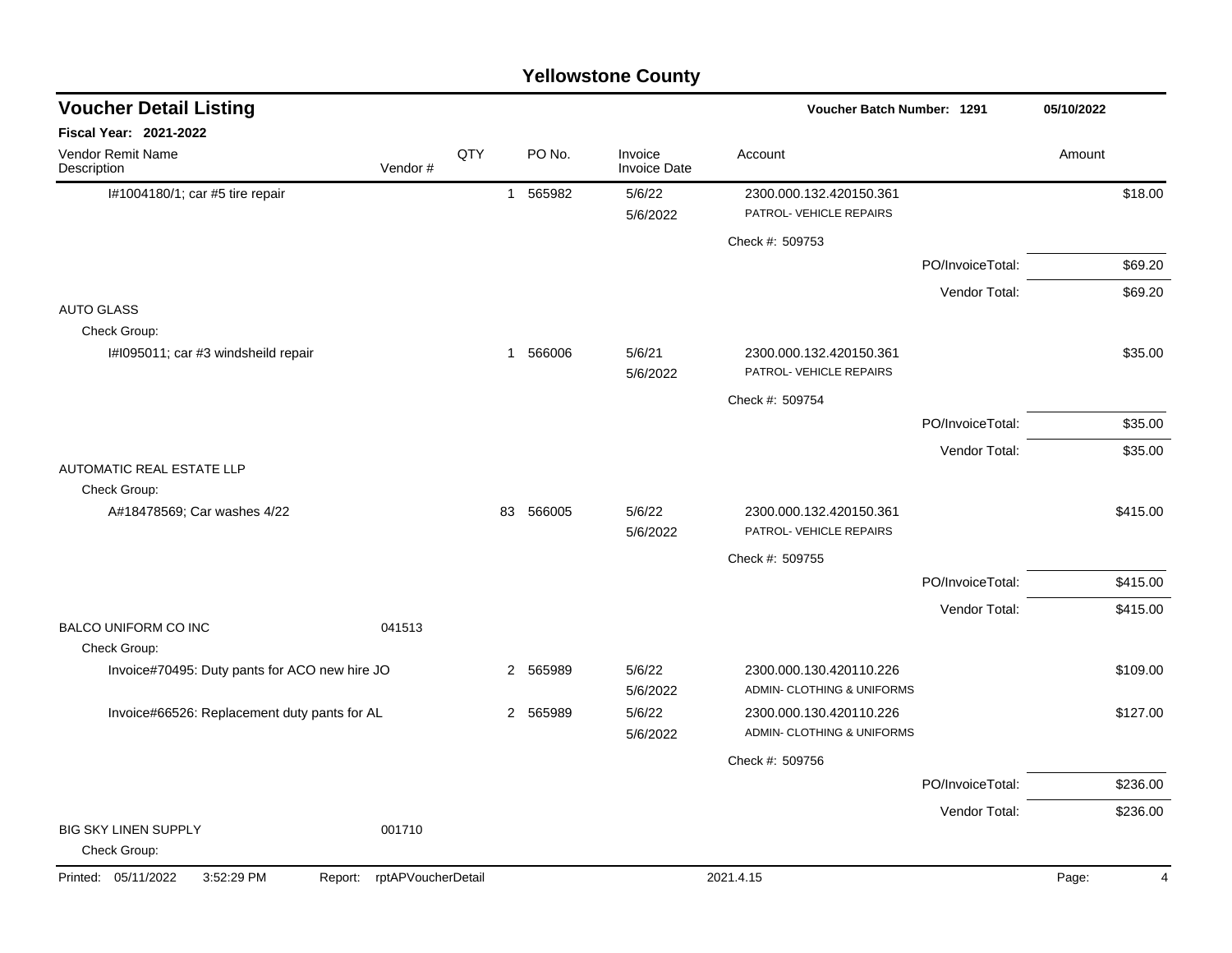| <b>Voucher Detail Listing</b>                         |         |     |   |          |                                | Voucher Batch Number: 1291                                |                  | 05/10/2022 |
|-------------------------------------------------------|---------|-----|---|----------|--------------------------------|-----------------------------------------------------------|------------------|------------|
| Fiscal Year: 2021-2022                                |         |     |   |          |                                |                                                           |                  |            |
| <b>Vendor Remit Name</b><br>Description               | Vendor# | QTY |   | PO No.   | Invoice<br><b>Invoice Date</b> | Account                                                   |                  | Amount     |
| I#0534888 LAUNDRY SERVICES                            |         |     | 1 | 565930   | 05/6/22<br>5/6/2022            | 2110.000.401.430200.220<br>ROAD- OPERATING SUPPLIES       |                  | \$37.83    |
|                                                       |         |     |   |          |                                | Check #: 509757                                           |                  |            |
|                                                       |         |     |   |          |                                |                                                           | PO/InvoiceTotal: | \$37.83    |
| Check Group:                                          |         |     |   |          |                                |                                                           |                  |            |
| #0535323/Floor Mats                                   |         |     |   | 1 565931 | 5/6/22<br>5/6/2022             | 2140.000.403.431100.366<br>WEED- REPAIR & MAINT BUILDINGS |                  | \$35.12    |
|                                                       |         |     |   |          |                                | Check #: 509757                                           |                  |            |
|                                                       |         |     |   |          |                                |                                                           | PO/InvoiceTotal: | \$35.12    |
|                                                       |         |     |   |          |                                |                                                           | Vendor Total:    | \$72.95    |
| <b>BILLINGS CONSTRUCTION SUPPLY</b>                   |         |     |   |          |                                |                                                           |                  |            |
| Check Group:                                          |         |     |   |          |                                |                                                           |                  |            |
| <b>I#I1667 PORTABLE RENTAL</b>                        |         |     | 1 | 565959   | 5/6/22<br>5/6/2022             | 2110.000.401.430200.533<br>ROAD- EQUIPMENT RENTAL         |                  | \$106.03   |
| I#I1672 PORTABLE RENTAL                               |         |     | 1 | 565959   | 5/6/22<br>5/6/2022             | 2110.000.401.430200.533<br>ROAD- EQUIPMENT RENTAL         |                  | \$203.49   |
|                                                       |         |     |   |          |                                | Check #: 509758                                           |                  |            |
|                                                       |         |     |   |          |                                |                                                           | PO/InvoiceTotal: | \$309.52   |
| Check Group:                                          |         |     |   |          |                                |                                                           |                  |            |
| I#I1477 April 22 Toilets A#C2651                      |         |     |   | 1 565978 | 05/06/22<br>5/6/2022           | 5810.000.554.460443.398<br>N PARKING LOT- SECURITY        |                  | \$113.03   |
|                                                       |         |     |   |          |                                | Check #: 509758                                           |                  |            |
|                                                       |         |     |   |          |                                |                                                           | PO/InvoiceTotal: | \$113.03   |
|                                                       |         |     |   |          |                                |                                                           | Vendor Total:    | \$422.55   |
| <b>BILLINGS POLICE DEPT</b><br>Check Group:           | 035421  |     |   |          |                                |                                                           |                  |            |
| I#INV-0000004455; County portion Penlink software sub |         |     |   | 1 565987 | 5/6/22                         | 2300.000.131.420140.368                                   |                  | \$1,432.60 |
| 6/1/22-5/31/23                                        |         |     |   |          | 5/6/2022                       | DETECTIVES-SOFTWARE/HARDWARE MAINT                        |                  |            |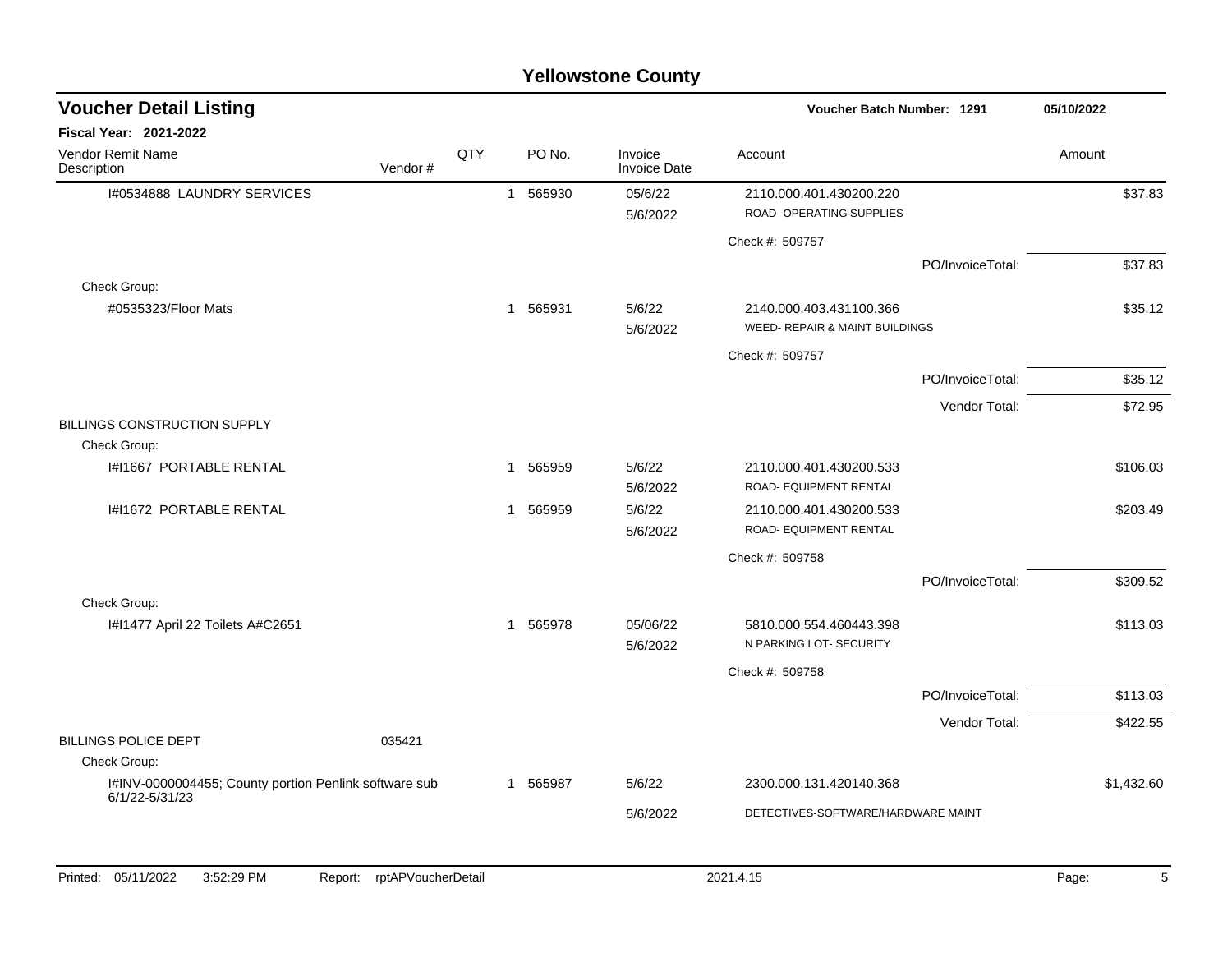#### 5/4/22; AFIS annual county portion 150 2111 338 2230 1 565987 5/6/22 2300.000.131.420140.397 \$2,892.00 5/6/2022 DETECTIVES-FIXED CONTRACTS Check #: 509759 PO/InvoiceTotal: \$4,324.60 Vendor Total: \$4,324.60 BLUE KNIGHT SECURITY LLC Check Group: I#3083; Transport from Phoenix, AZ to YCDF 4/22/22 (Seery) 1 566008 5/6/22 2300.000.136.420200.310 \$2,925.00 5/6/2022 DETENTION- PRISONER TRANSPORT Check #: 509760 PO/InvoiceTotal: \$2,925.00 Vendor Total: \$2,925.00 C & B OPERATIONS, LLC Check Group: 1#11623007 PACKING \$13.44 \$13.44 \$13.44 \$13.44 \$13.44 \$13.44 \$13.44 \$13.44 \$13.44 \$13.44 5/6/2022 ROAD- VEHICLE REPAIRS Check #: 509761 PO/InvoiceTotal: \$13.44 Vendor Total: \$13.44 CARQUEST AUTO PARTS. 006210 Check Group: l#1935-674453 FILTERS 1 565928 5/6/22 2110.000.401.430200.361 \$277.92 5/6/2022 ROAD- VEHICLE REPAIRS l#1935-674648 SENSOR \$41.33 \$41.33 5/6/2022 ROAD- VEHICLE REPAIRS I#1935-673755 CORE RETURN, RETURN 1 565928 5/6/22 2110.000.401.430200.361 (\$44.16) 5/6/2022 ROAD- VEHICLE REPAIRS l#1935-673662 REF 1935-673755 1 565928 5/6/22 2110.000.401.430200.361 \$17.16 5/6/2022 ROAD- VEHICLE REPAIRS **Voucher Batch Number:** Vendor Remit Name **Description Voucher Detail Listing Fiscal Year: 2021-2022 1291 05/10/2022** PO No. Invoice Account Amount Amount Amount Amount Vendor # **QTY** Invoice Date Printed: 05/11/2022 3:52:29 PM Report: rptAPVoucherDetail 2021.4.15 2021.4.15 Page: 6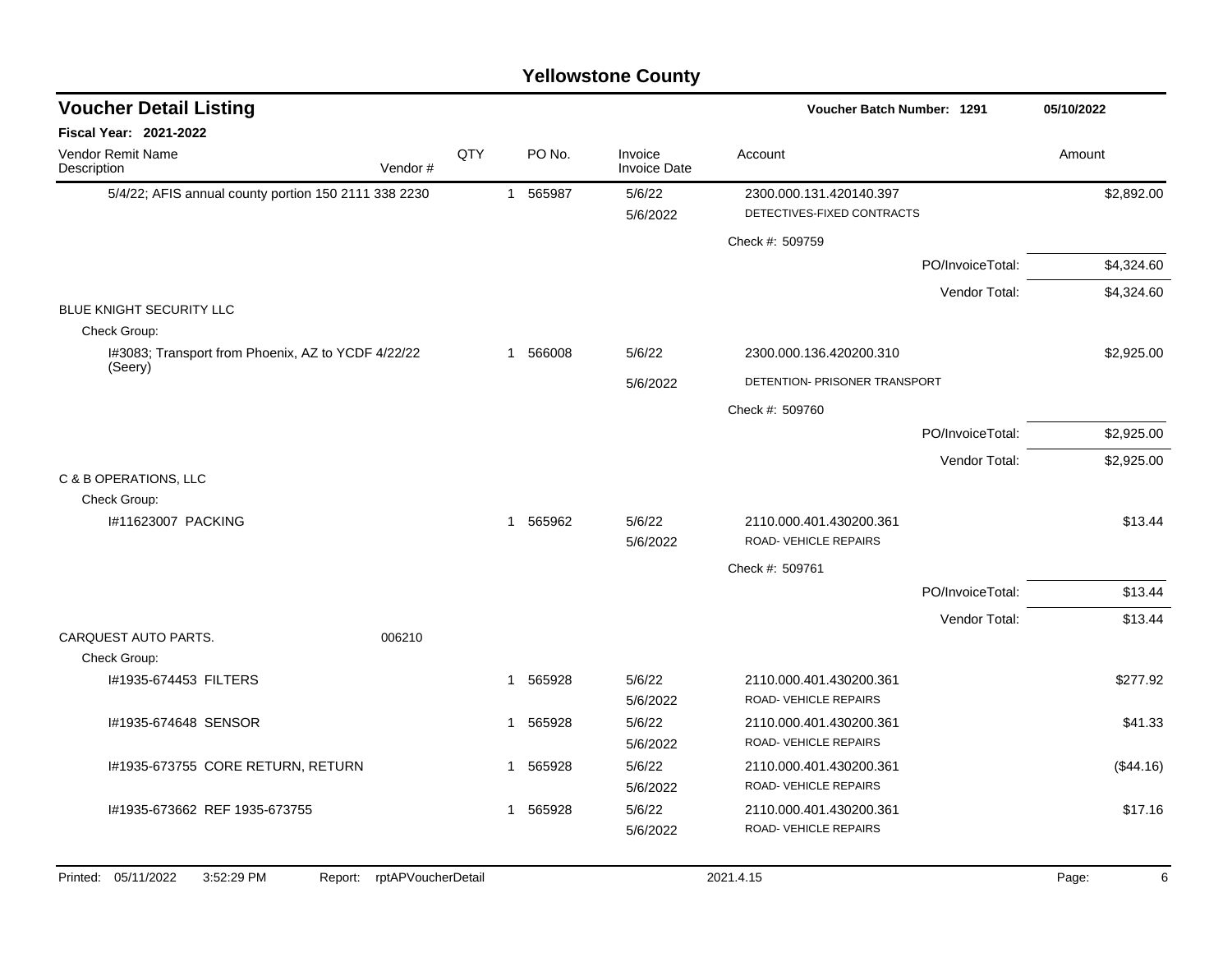|                                                                             |                            |     |              |          | <b>Yellowstone County</b>      |                                                                 |                  |             |
|-----------------------------------------------------------------------------|----------------------------|-----|--------------|----------|--------------------------------|-----------------------------------------------------------------|------------------|-------------|
| <b>Voucher Detail Listing</b>                                               |                            |     |              |          |                                | <b>Voucher Batch Number: 1291</b>                               |                  | 05/10/2022  |
| Fiscal Year: 2021-2022                                                      |                            |     |              |          |                                |                                                                 |                  |             |
| Vendor Remit Name<br>Description                                            | Vendor#                    | QTY |              | PO No.   | Invoice<br><b>Invoice Date</b> | Account                                                         |                  | Amount      |
| I#1935-675069 HUB CAP, WINDOW KIT                                           |                            |     | -1           | 565928   | 5/6/22<br>5/6/2022             | 2110.000.401.430200.361<br>ROAD-VEHICLE REPAIRS                 |                  | \$140.14    |
| I#1935-675034 FILTERS, ADAPTER                                              |                            |     | -1           | 565928   | 5/6/22<br>5/6/2022             | 2110.000.401.430200.361<br>ROAD-VEHICLE REPAIRS                 |                  | \$119.31    |
| #1935-675339 FILTERS                                                        |                            |     | 1            | 565928   | 5/6/22<br>5/6/2022             | 2110.000.401.430200.361<br>ROAD-VEHICLE REPAIRS                 |                  | \$106.02    |
| 2% discount                                                                 |                            |     | 1            | 565928   | 5/6/22<br>5/6/2022             | 2110.000.401.430200.361<br>ROAD-VEHICLE REPAIRS                 |                  | (\$13.15)   |
|                                                                             |                            |     |              |          |                                | Check #: 509762                                                 |                  |             |
|                                                                             |                            |     |              |          |                                |                                                                 | PO/InvoiceTotal: | \$644.57    |
|                                                                             |                            |     |              |          |                                |                                                                 | Vendor Total:    | \$644.57    |
| CLERK OF DISTRICT COURT.                                                    | 021820                     |     |              |          |                                |                                                                 |                  |             |
| Check Group:                                                                |                            |     |              |          |                                |                                                                 |                  |             |
| Excess Proceeds DV 19 0545<br>#22000698 Nationstar v. Ruff Ck #9675500282 - |                            |     | $\mathbf{1}$ | 565986   | 5/6/22                         | 7151.000.000.021250.000                                         |                  | \$38,641.15 |
| Breckenridge Property Fund 2016, LLC A101-100442                            |                            |     |              |          | 5/6/2022                       | SHERIFF WRITS & NOTICES DUE TO OTHERS                           |                  |             |
|                                                                             |                            |     |              |          |                                | Check #: 509763                                                 |                  |             |
|                                                                             |                            |     |              |          |                                |                                                                 | PO/InvoiceTotal: | \$38,641.15 |
|                                                                             |                            |     |              |          |                                |                                                                 | Vendor Total:    | \$38,641.15 |
| <b>CRESCENT ELECTRIC SUPPLY</b><br>Check Group:                             | 002456                     |     |              |          |                                |                                                                 |                  |             |
| I#S510281323.001 Cable Cutter A#192235 5/3/22                               |                            |     |              | 1 565972 | 5/6/22<br>5/6/2022             | 5810.000.552.460442.220<br>METRA FACILITIES- OPERATING SUPPLIES |                  | \$242.71    |
|                                                                             |                            |     |              |          |                                | Check #: 509764                                                 |                  |             |
|                                                                             |                            |     |              |          |                                |                                                                 | PO/InvoiceTotal: | \$242.71    |
|                                                                             |                            |     |              |          |                                |                                                                 | Vendor Total:    | \$242.71    |
| DRINKWALTER AUTO GLASS                                                      |                            |     |              |          |                                |                                                                 |                  |             |
| Check Group:                                                                |                            |     |              |          |                                |                                                                 |                  |             |
| I#3416 REPLACE WINDSHIELD                                                   |                            |     |              | 1 565960 | 5/6/22<br>5/6/2022             | 2110.000.401.430200.361<br>ROAD-VEHICLE REPAIRS                 |                  | \$246.00    |
| Printed: 05/11/2022<br>3:52:29 PM                                           | Report: rptAPVoucherDetail |     |              |          |                                | 2021.4.15                                                       |                  | 7<br>Page:  |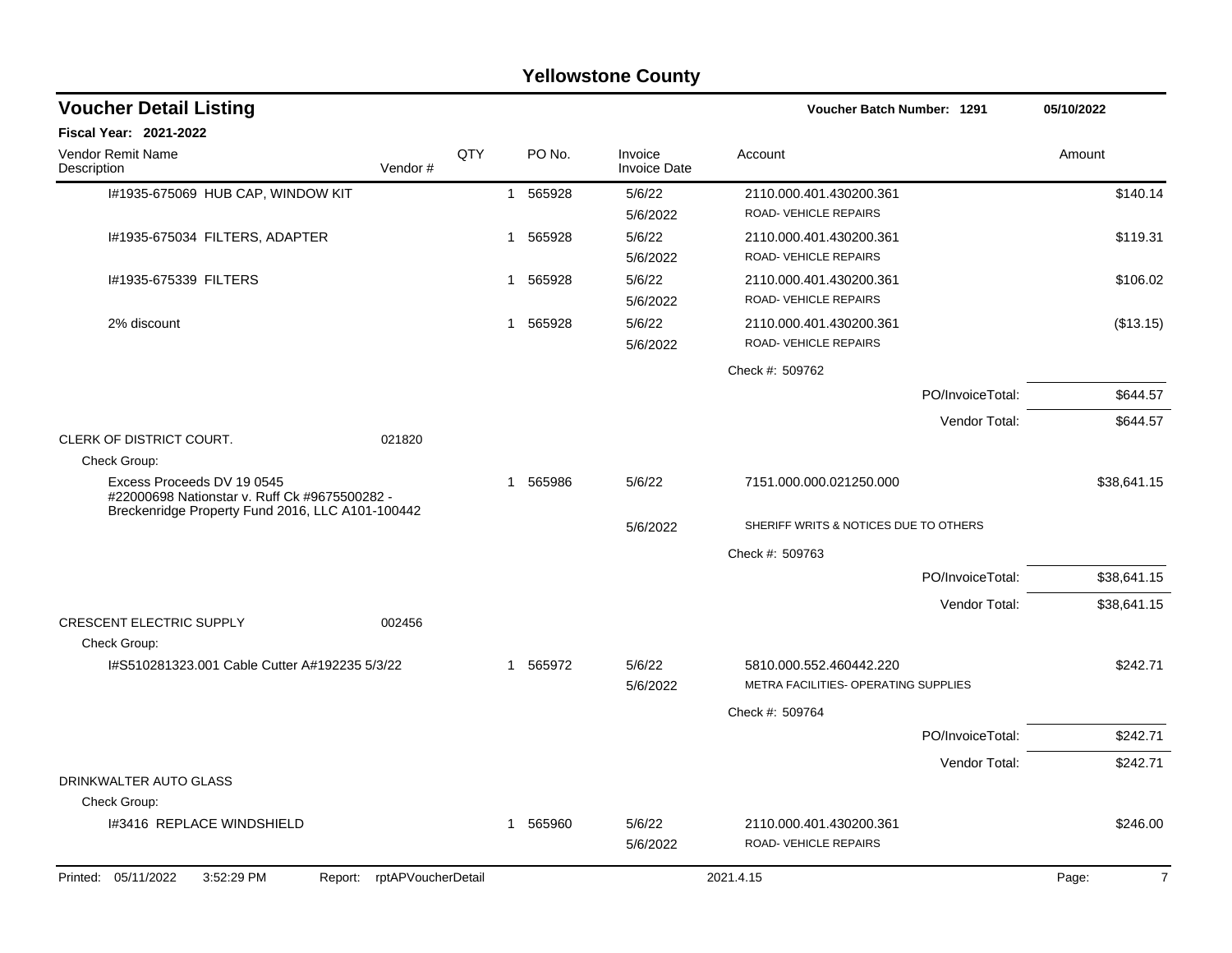| <b>Voucher Detail Listing</b>                                                                                                 |     |              |                                | Voucher Batch Number: 1291                                     | 05/10/2022   |
|-------------------------------------------------------------------------------------------------------------------------------|-----|--------------|--------------------------------|----------------------------------------------------------------|--------------|
| <b>Fiscal Year: 2021-2022</b>                                                                                                 |     |              |                                |                                                                |              |
| <b>Vendor Remit Name</b><br>Description<br>Vendor#                                                                            | QTY | PO No.       | Invoice<br><b>Invoice Date</b> | Account                                                        | Amount       |
|                                                                                                                               |     |              |                                | Check #: 509765                                                |              |
|                                                                                                                               |     |              |                                | PO/InvoiceTotal:                                               | \$246.00     |
|                                                                                                                               |     |              |                                | Vendor Total:                                                  | \$246.00     |
| E & JK ENTERPRISES INC                                                                                                        |     |              |                                |                                                                |              |
| Check Group:                                                                                                                  |     |              |                                |                                                                |              |
| INV Q614598 DEPOSIT PICKUP APRIL 2022                                                                                         |     | 565990<br>-1 | 5/6/22<br>5/6/2022             | 1000.000.113.410540.398<br>TREASURER-VARIABLE CONTRACT SERVICE | \$317.24     |
|                                                                                                                               |     |              |                                | Check #: 509766                                                |              |
|                                                                                                                               |     |              |                                | PO/InvoiceTotal:                                               | \$317.24     |
|                                                                                                                               |     |              |                                | Vendor Total:                                                  | \$317.24     |
| FREEFORM DESIGN CO                                                                                                            |     |              |                                |                                                                |              |
| Check Group:<br>April 2022 Campus Map 5/2/22                                                                                  |     | 1 565977     | 5/6/22                         | 5810.000.555.460442.338                                        | \$37.50      |
|                                                                                                                               |     |              | 5/6/2022                       | METRA MARKETING- DESIGN & PRODUCTION SVCS                      |              |
|                                                                                                                               |     |              |                                | Check #: 509767                                                |              |
|                                                                                                                               |     |              |                                | PO/InvoiceTotal:                                               | \$37.50      |
|                                                                                                                               |     |              |                                | Vendor Total:                                                  | \$37.50      |
| G.W. INC                                                                                                                      |     |              |                                |                                                                |              |
| Check Group:                                                                                                                  |     |              |                                |                                                                |              |
| I#1167806; Glock handguns S/N BWVU961; BWVU962;<br>BWVU963; BWVU964; BWVU965                                                  |     | 565999<br>5  | 5/6/22                         | 2300.000.132.420150.229                                        | \$2,445.00   |
|                                                                                                                               |     |              | 5/6/2022                       | PATROL- OTHER OPERATING SUPPLIES                               |              |
|                                                                                                                               |     |              |                                | Check #: 509768                                                |              |
|                                                                                                                               |     |              |                                | PO/InvoiceTotal:                                               | \$2,445.00   |
|                                                                                                                               |     |              |                                | Vendor Total:                                                  | \$2,445.00   |
| HALLIDAY, WATKINS & MANN, PC                                                                                                  |     |              |                                |                                                                |              |
| Check Group:                                                                                                                  |     |              |                                |                                                                |              |
| Sale Proceeds DV 19 0545<br>#22000698 Nationstar v. Ruff Ck #9675500282 -<br>Breckenridge Property Fund 2016, LLC A101-100442 |     | 565992<br>-1 | 5/6/22                         | 7151.000.000.021250.000                                        | \$179,358.85 |
|                                                                                                                               |     |              | 5/6/2022                       | SHERIFF WRITS & NOTICES DUE TO OTHERS                          |              |
| Printed: 05/11/2022<br>3:52:29 PM<br>Report: rptAPVoucherDetail                                                               |     |              |                                | 2021.4.15                                                      | 8<br>Page:   |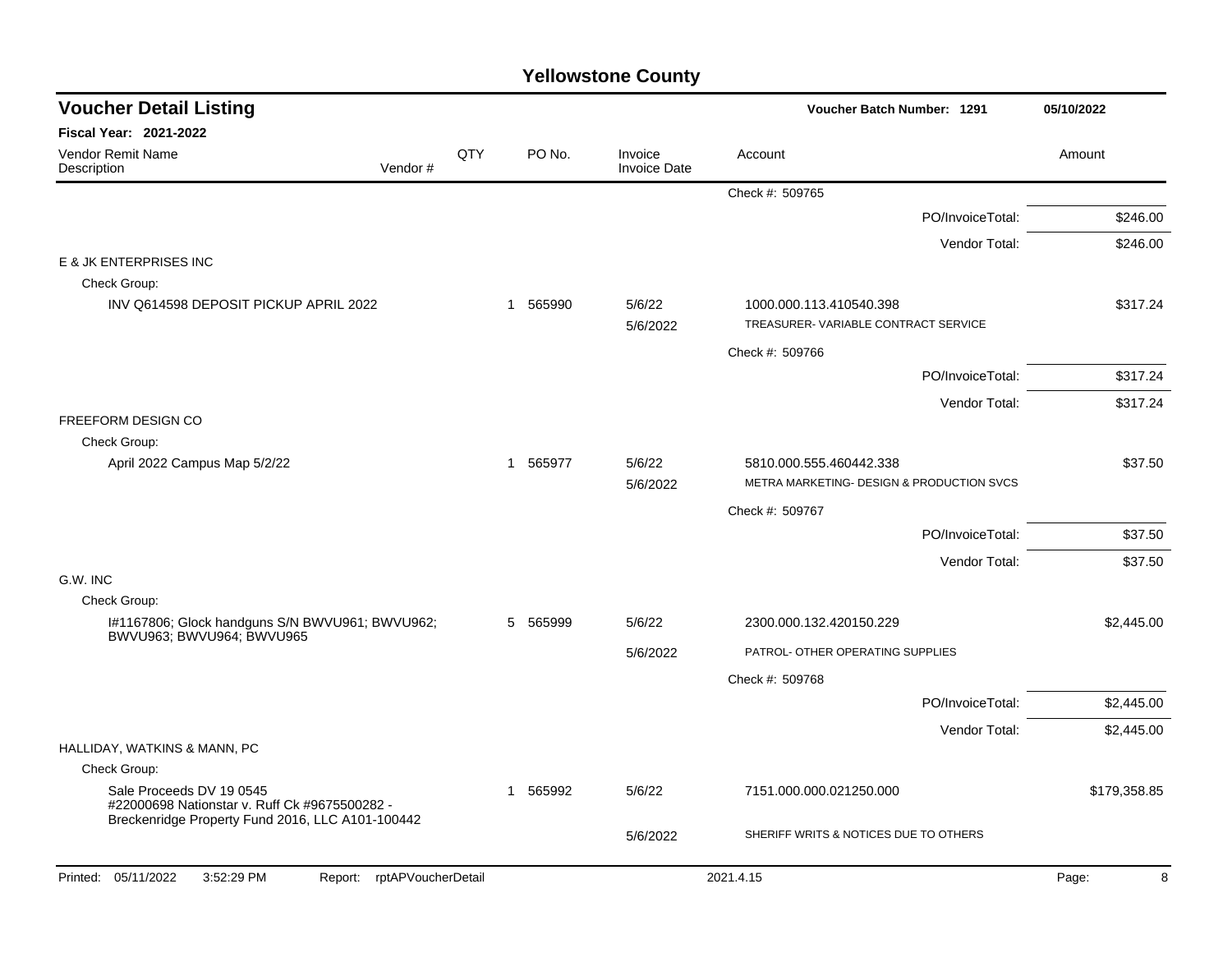| <b>Voucher Detail Listing</b>                |                    |                |          |                                | Voucher Batch Number: 1291                                          |                  | 05/10/2022   |
|----------------------------------------------|--------------------|----------------|----------|--------------------------------|---------------------------------------------------------------------|------------------|--------------|
| <b>Fiscal Year: 2021-2022</b>                |                    |                |          |                                |                                                                     |                  |              |
| Vendor Remit Name<br>Description             | Vendor#            | QTY            | PO No.   | Invoice<br><b>Invoice Date</b> | Account                                                             |                  | Amount       |
|                                              |                    |                |          |                                | Check #: 509769                                                     |                  |              |
|                                              |                    |                |          |                                |                                                                     | PO/InvoiceTotal: | \$179,358.85 |
|                                              |                    |                |          |                                |                                                                     | Vendor Total:    | \$179,358.85 |
| HAYNES, RACHEL                               |                    |                |          |                                |                                                                     |                  |              |
| Check Group:                                 |                    |                |          |                                |                                                                     |                  |              |
| Mailback Refund Receipt #22-8352             |                    |                | 1 565971 | 5/6/22<br>5/6/2022             | 1000.000.000.341040.000<br><b>GENERAL CLERK &amp; RECORDER FEES</b> |                  | \$8.00       |
|                                              |                    |                |          |                                | Check #: 509770                                                     |                  |              |
|                                              |                    |                |          |                                |                                                                     | PO/InvoiceTotal: | \$8.00       |
|                                              |                    |                |          |                                |                                                                     | Vendor Total:    | \$8.00       |
| HOSE & RUBBER SUPPLY.                        |                    |                |          |                                |                                                                     |                  |              |
| Check Group:                                 |                    |                |          |                                |                                                                     |                  |              |
| I#01653273 FITTINGS                          |                    | $\mathbf 1$    | 565957   | 5/6/22<br>5/6/2022             | 2110.000.401.430200.361<br>ROAD-VEHICLE REPAIRS                     |                  | \$230.56     |
| 1#01653365 FITTINGS                          |                    | $\overline{1}$ | 565957   | 5/6/22<br>5/6/2022             | 2110.000.401.430200.361<br>ROAD-VEHICLE REPAIRS                     |                  | \$29.37      |
|                                              |                    |                |          |                                | Check #: 509771                                                     |                  |              |
|                                              |                    |                |          |                                |                                                                     | PO/InvoiceTotal: | \$259.93     |
|                                              |                    |                |          |                                |                                                                     | Vendor Total:    | \$259.93     |
| <b>I-STATE TRUCK CENTER INC</b>              |                    |                |          |                                |                                                                     |                  |              |
| Check Group:                                 |                    |                |          |                                |                                                                     |                  |              |
| I#C251333355-01 AIR SUSPENSION               |                    | -1             | 565943   | 5/6/22<br>5/6/2022             | 2130.000.402.430244.361<br><b>BRIDGE- VEHICLE REPAIRS</b>           |                  | \$132.26     |
| I#C251333404-01 WEATHERSTRIP                 |                    | $\mathbf{1}$   | 565943   | 5/6/22<br>5/6/2022             | 2110.000.401.430200.361<br>ROAD-VEHICLE REPAIRS                     |                  | \$37.96      |
| I#C251331578-02 IGNITION SWITCH              |                    |                | 1 565943 | 5/6/22<br>5/6/2022             | 2110.000.401.430200.361<br>ROAD-VEHICLE REPAIRS                     |                  | \$14.50      |
|                                              |                    |                |          |                                | Check #: 509772                                                     |                  |              |
|                                              |                    |                |          |                                |                                                                     | PO/InvoiceTotal: | \$184.72     |
|                                              |                    |                |          |                                |                                                                     | Vendor Total:    | \$184.72     |
| Printed: 05/11/2022<br>3:52:29 PM<br>Report: | rptAPVoucherDetail |                |          |                                | 2021.4.15                                                           |                  | Page:<br>9   |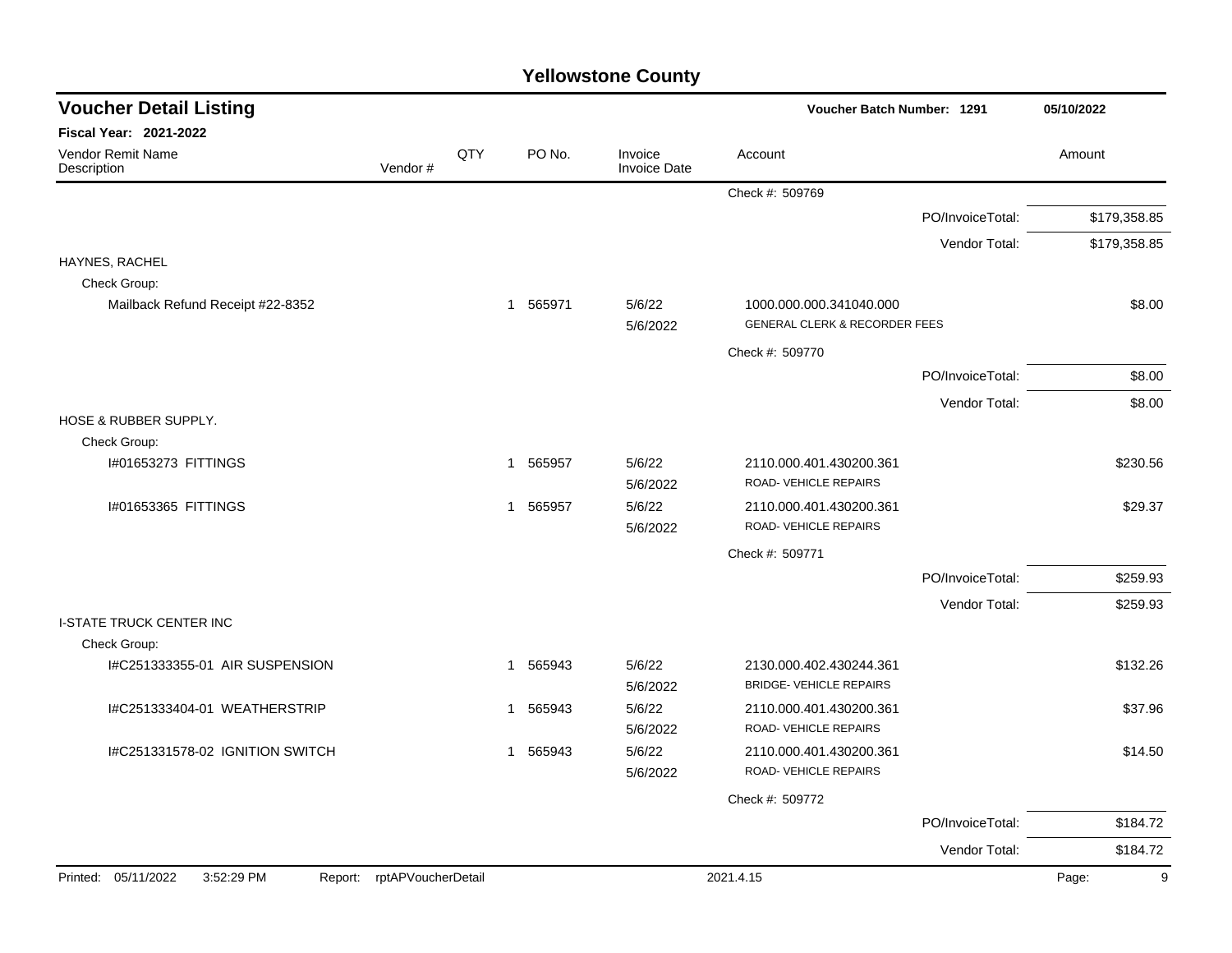| <b>Voucher Detail Listing</b>                 |         |     |             |                                | Voucher Batch Number: 1291                                              | 05/10/2022 |
|-----------------------------------------------|---------|-----|-------------|--------------------------------|-------------------------------------------------------------------------|------------|
| <b>Fiscal Year: 2021-2022</b>                 |         |     |             |                                |                                                                         |            |
| Vendor Remit Name<br>Description              | Vendor# | QTY | PO No.      | Invoice<br><b>Invoice Date</b> | Account                                                                 | Amount     |
| JOHN'S HOME AND YARD SERVICE                  |         |     |             |                                |                                                                         |            |
| Check Group:                                  |         |     |             |                                |                                                                         |            |
| 175010,4/12/22, SNOW PLOW                     |         |     | 565947<br>1 | 5/06/22<br>5/6/2022            | 2699.825.000.430200.362<br>825M PIKE SUB ROAD MAINT & REPAIRS           | \$250.00   |
| 175056,4/12/22,SNOW PLOW                      |         |     | 565947      | 5/06/22<br>5/6/2022            | 2693.000.000.430200.362<br>RSID 773M ROAD MAINT & REPAIRS               | \$400.00   |
| 175025,4/12/22, SNOW PLOW                     |         |     | 565947<br>1 | 5/06/22<br>5/6/2022            | 2620.000.000.430200.362<br>RSID 698M ROAD MAINT & REPAIRS               | \$750.00   |
| 175021,4/12/22, SNOW PLOW                     |         |     | 1 565947    | 5/06/22<br>5/6/2022            | 2699.779.000.430200.362<br>779M TWIN COULEE EST ROAD MAINT & REPAIRS    | \$375.00   |
| 174998,4/12/22, SNOW PLOW                     |         |     | 565947<br>1 | 5/06/22<br>5/6/2022            | 2597.000.000.430200.362<br>RSID 675M ROAD MAINT & REPAIRS               | \$200.00   |
| 174999,4/12/22,SNOW PLOW                      |         |     | 565947<br>1 | 5/06/22<br>5/6/2022            | 2699.787.000.430200.362<br>787M OAK RIDGE PHASE II ROAD MAINT & REPAIRS | \$200.00   |
| 175115,4/13/22, SNOW PLOW                     |         |     | 565947<br>1 | 5/06/22<br>5/6/2022            | 2695.000.000.430200.362<br>RSID 775M ROAD MAINT & REPAIRS               | \$500.00   |
| 174970,4/12/22,SNOW PLOW                      |         |     | 565947<br>1 | 5/06/22<br>5/6/2022            | 2679.000.000.430200.362<br>RSID 757M ROAD MAINT & REPAIRS               | \$500.00   |
| 174934,4/12/22,SNOW PLOW                      |         |     | 565947<br>1 | 5/06/22<br>5/6/2022            | 2572.000.000.430200.362<br>RSID 651M ROAD MAINT & REPAIRS               | \$400.00   |
|                                               |         |     |             |                                | Check #: 509773                                                         |            |
| Check Group:                                  |         |     |             |                                | PO/InvoiceTotal:                                                        | \$3,575.00 |
| 174915,4/12/22, SNOW PLOW                     |         |     | 565948<br>1 | 5/6/22<br>5/6/2022             | 2625.000.000.430200.362<br>RSID 703M ROAD MAINT & REPAIRS               | \$400.00   |
|                                               |         |     |             |                                | Check #: 509773                                                         |            |
|                                               |         |     |             |                                | PO/InvoiceTotal:                                                        | \$400.00   |
|                                               |         |     |             |                                | Vendor Total:                                                           | \$3,975.00 |
| <b>KB COMMERCIAL PRODUCTS</b><br>Check Group: | 003787  |     |             |                                |                                                                         |            |

Printed: 05/11/2022 3:52:29 PM Report: rptAPVoucherDetail 2021.4.15 2021.4.15 Page: 10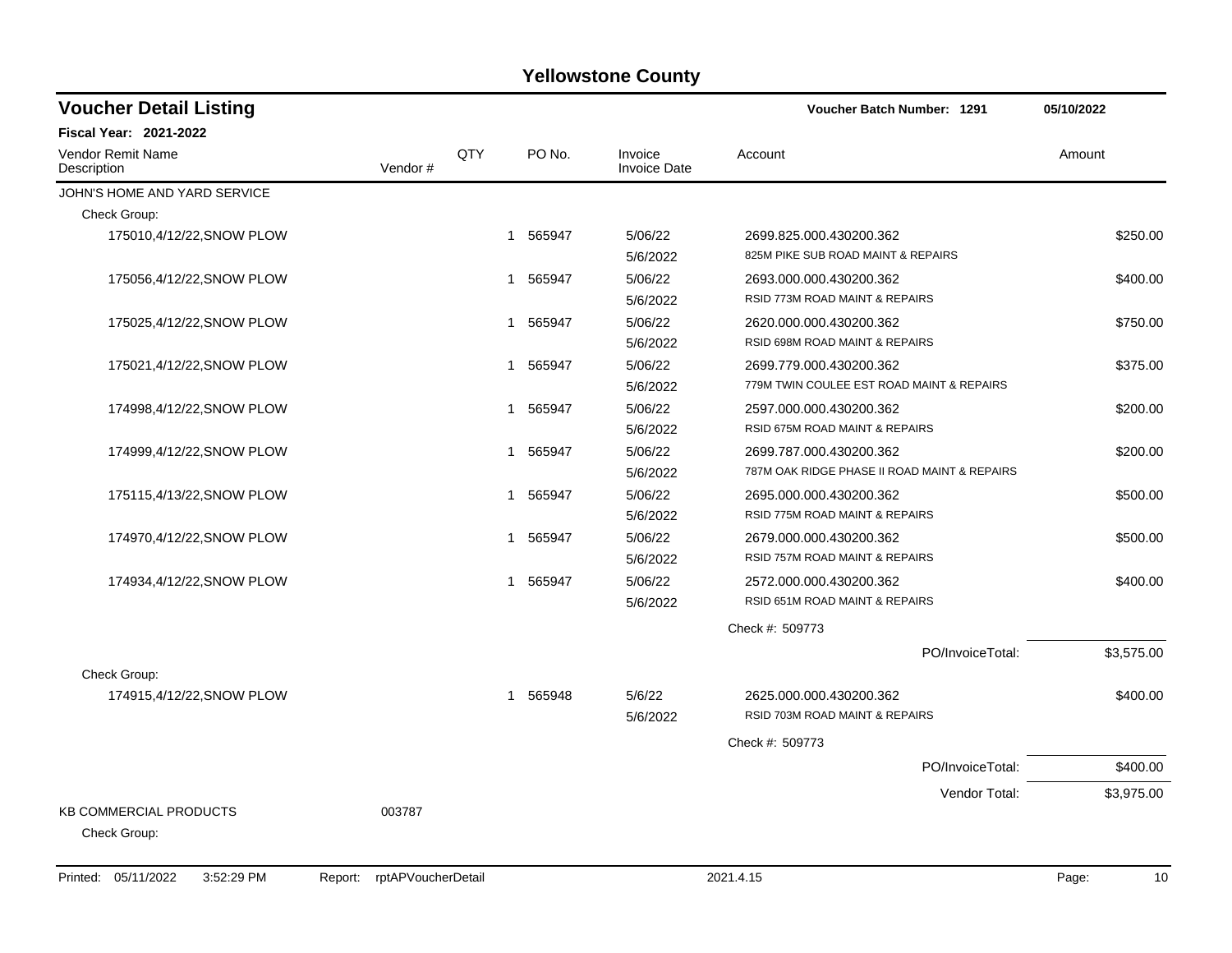| <b>Voucher Detail Listing</b>               |     |                       |                                | <b>Voucher Batch Number: 1291</b>                                    | 05/10/2022 |
|---------------------------------------------|-----|-----------------------|--------------------------------|----------------------------------------------------------------------|------------|
| <b>Fiscal Year: 2021-2022</b>               |     |                       |                                |                                                                      |            |
| Vendor Remit Name<br>Description<br>Vendor# | QTY | PO No.                | Invoice<br><b>Invoice Date</b> | Account                                                              | Amount     |
| 1#474950-1 Disfinfectant RTU A#29876 5/3/22 |     | 7 565973              | 5/6/22<br>5/6/2022             | 5810.000.552.460442.220<br>METRA FACILITIES- OPERATING SUPPLIES      | \$576.24   |
|                                             |     |                       |                                | Check #: 509774                                                      |            |
|                                             |     |                       |                                | PO/InvoiceTotal:                                                     | \$576.24   |
|                                             |     |                       |                                | Vendor Total:                                                        | \$576.24   |
| KINGS ACE HARDWARE, STATE                   |     |                       |                                |                                                                      |            |
| Check Group:                                |     |                       |                                |                                                                      |            |
| 1#748704/2 FURNACE FILTERS                  |     | 1 565954              | 5/6/22<br>5/6/2022             | 2110.000.401.430200.366<br><b>ROAD- REPAIR &amp; MAINT BUILDINGS</b> | \$64.68    |
| 1#748777/2 BLEACH SPRAYER                   |     | 1 565954              | 5/6/22<br>5/6/2022             | 2110.000.401.430200.240<br>ROAD- REPAIR & MAINT SUPPLIES             | \$26.99    |
|                                             |     |                       |                                | Check #: 509775                                                      |            |
|                                             |     |                       |                                | PO/InvoiceTotal:                                                     | \$91.67    |
|                                             |     |                       |                                | Vendor Total:                                                        | \$91.67    |
| <b>KNIFE RIVER</b>                          |     |                       |                                |                                                                      |            |
| Check Group:                                |     |                       |                                |                                                                      |            |
| 1#810354 1 1/2" GRAVEL 444.67 @ 5.70 61029  |     | 1 565946              | 5/6/22<br>5/6/2022             | 2110.000.401.430200.450<br>ROAD-RAW MATERIALS- GAS TAX               | \$2,534.63 |
| 1#810327 1 1/2" GRAVEL 101.79 @ 5.70 61043  |     | 565946<br>1           | 5/6/22<br>5/6/2022             | 2110.000.401.430200.450<br>ROAD-RAW MATERIALS- GAS TAX               | \$580.21   |
| 1#810321 1 1/2" GRAVEL 103.93 @ 5.70 61029  |     | 565946<br>1           | 5/6/22<br>5/6/2022             | 2110.000.401.430200.450<br>ROAD-RAW MATERIALS-GAS TAX                | \$592.39   |
| I#810325 1 1/2" GRAVEL 218.82 @ 5.70 61007  |     | 565946<br>$\mathbf 1$ | 5/6/22<br>5/6/2022             | 2110.000.401.430200.450<br>ROAD- RAW MATERIALS- GAS TAX              | \$1,247.28 |
| #810313 3/4" GRAVEL 75.18 @ 5.60 414041     |     | 1 565946              | 5/6/22<br>5/6/2022             | 2110.000.401.430200.450<br>ROAD-RAW MATERIALS- GAS TAX               | \$421.01   |
| 1#810031 ASPHALT 12.85 @ 52.00 41019        |     | 565946<br>1           | 5/6/22<br>5/6/2022             | 2110.000.401.430200.450<br>ROAD-RAW MATERIALS- GAS TAX               | \$668.20   |
| 1#810009 ASPHALT 1.14 @ 53.00 8ZONE         |     | 1 565946              | 5/6/22<br>5/6/2022             | 2110.000.401.430200.450<br>ROAD-RAW MATERIALS- GAS TAX               | \$60.42    |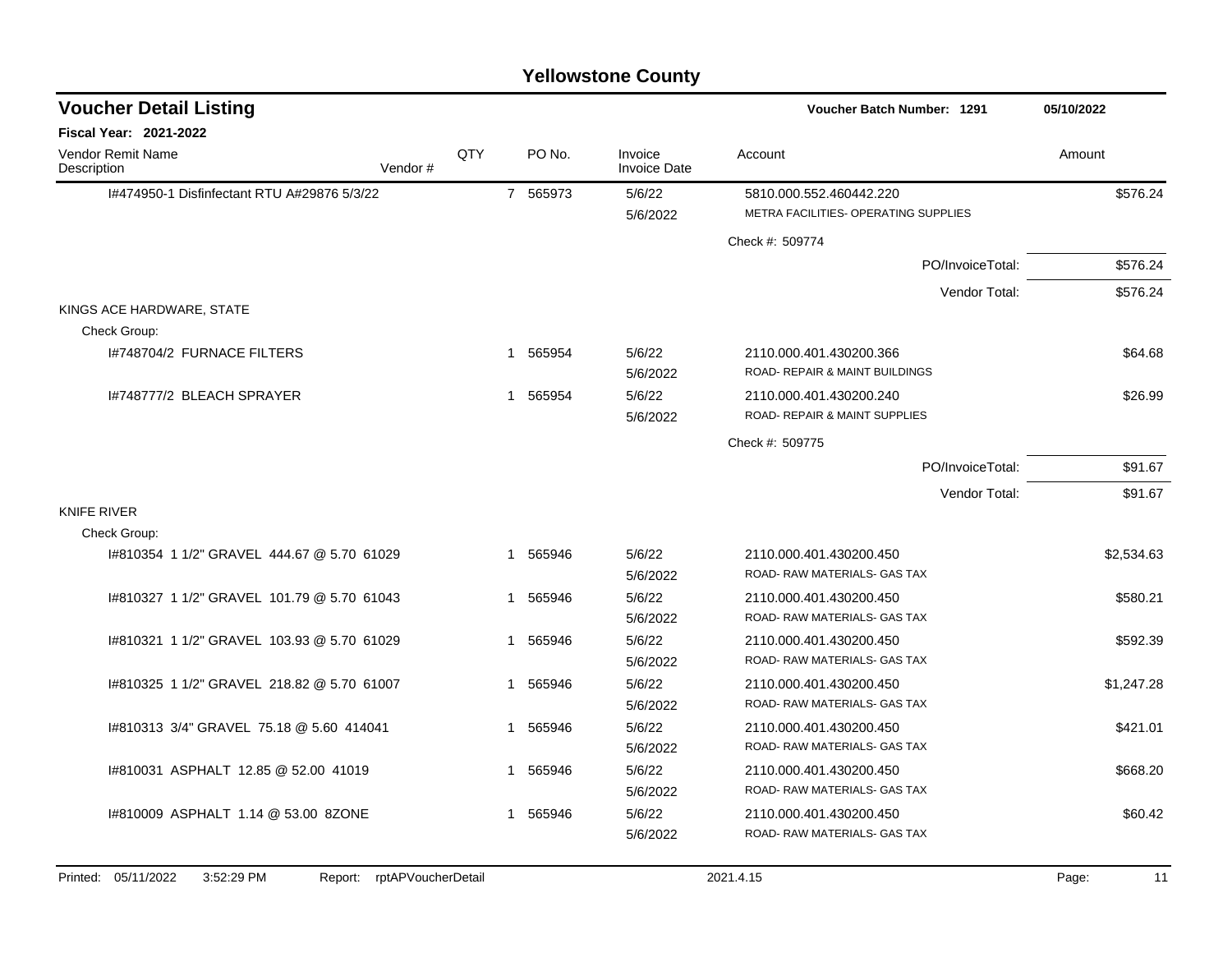| <b>Voucher Detail Listing</b>                           |                            |              |          |                                | <b>Voucher Batch Number: 1291</b>                            | 05/10/2022  |
|---------------------------------------------------------|----------------------------|--------------|----------|--------------------------------|--------------------------------------------------------------|-------------|
| Fiscal Year: 2021-2022                                  |                            |              |          |                                |                                                              |             |
| Vendor Remit Name<br>Description                        | Vendor#                    | QTY          | PO No.   | Invoice<br><b>Invoice Date</b> | Account                                                      | Amount      |
| I#809775 ASPHALT 2.89 @ 52.00 42146                     |                            | $\mathbf{1}$ | 565946   | 5/6/22<br>5/6/2022             | 2130.000.402.430244.400<br><b>BRIDGE- BUILDING MATERIALS</b> | \$150.28    |
| I#810751 1 1/2" GRAVEL 385.00 @ 5.70 61007              |                            |              | 1 565946 | 5/6/22<br>5/6/2022             | 2110.000.401.430200.450<br>ROAD- RAW MATERIALS- GAS TAX      | \$2,194.52  |
| 1#810760 1 1/2" GRAVEL 434.94 @ 5.70 81090              |                            | 1            | 565946   | 5/6/22<br>5/6/2022             | 2110.000.401.430200.450<br>ROAD-RAW MATERIALS- GAS TAX       | \$2,479.18  |
| I#810725 ASPHALT 1.01 @ 53.00                           |                            | -1           | 565946   | 5/6/22<br>5/6/2022             | 2110.000.401.430200.450<br>ROAD-RAW MATERIALS- GAS TAX       | \$53.53     |
| I#810738 3/4" GRAVEL 111.86 @ 5.60 41041                |                            | -1           | 565946   | 5/6/22<br>5/6/2022             | 2110.000.401.430200.450<br>ROAD- RAW MATERIALS- GAS TAX      | \$626.41    |
|                                                         |                            |              |          |                                | Check #: 509776                                              |             |
|                                                         |                            |              |          |                                | PO/InvoiceTotal:                                             | \$11,608.06 |
|                                                         |                            |              |          |                                | Vendor Total:                                                | \$11,608.06 |
| <b>KOIS BROTHERS</b>                                    | 039948                     |              |          |                                |                                                              |             |
| Check Group:                                            |                            |              |          |                                |                                                              |             |
| I#124893; Sander Drag Chain                             |                            |              | 1 565937 | 5/6/22<br>5/6/2022             | 2110.000.401.430200.361<br>ROAD- VEHICLE REPAIRS             | \$5,498.89  |
| I#124893; Connecting Links                              |                            | -1           | 565937   | 5/6/22<br>5/6/2022             | 2110.000.401.430200.361<br>ROAD-VEHICLE REPAIRS              | \$98.50     |
| I#124893; Sprocket Drive 1-1/2"                         |                            | 1            | 565937   | 5/6/22<br>5/6/2022             | 2110.000.401.430200.361<br>ROAD- VEHICLE REPAIRS             | \$186.16    |
| I#124893; Surcharge                                     |                            |              | 1 565937 | 5/6/22<br>5/6/2022             | 2110.000.401.430200.361<br>ROAD-VEHICLE REPAIRS              | \$261.27    |
|                                                         |                            |              |          |                                | Check #: 509777                                              |             |
|                                                         |                            |              |          |                                | PO/InvoiceTotal:                                             | \$6,044.82  |
|                                                         |                            |              |          |                                | Vendor Total:                                                | \$6,044.82  |
| MASTERCARD B RUTHERFORD                                 |                            |              |          |                                |                                                              |             |
| Check Group: B Rutherford                               |                            |              |          |                                |                                                              |             |
| 5799 Gazette Sub.<br><b>MASTERCARD</b><br>P-Card Payee: |                            |              | 1 565950 | 5/6/22<br>5/6/2022             | 1000.000.104.410600.220<br>ELECTIONS- OPERATING SUPPLIES     | \$68.00     |
| Printed: 05/11/2022<br>3:52:29 PM                       | Report: rptAPVoucherDetail |              |          |                                | 2021.4.15                                                    | Page:<br>12 |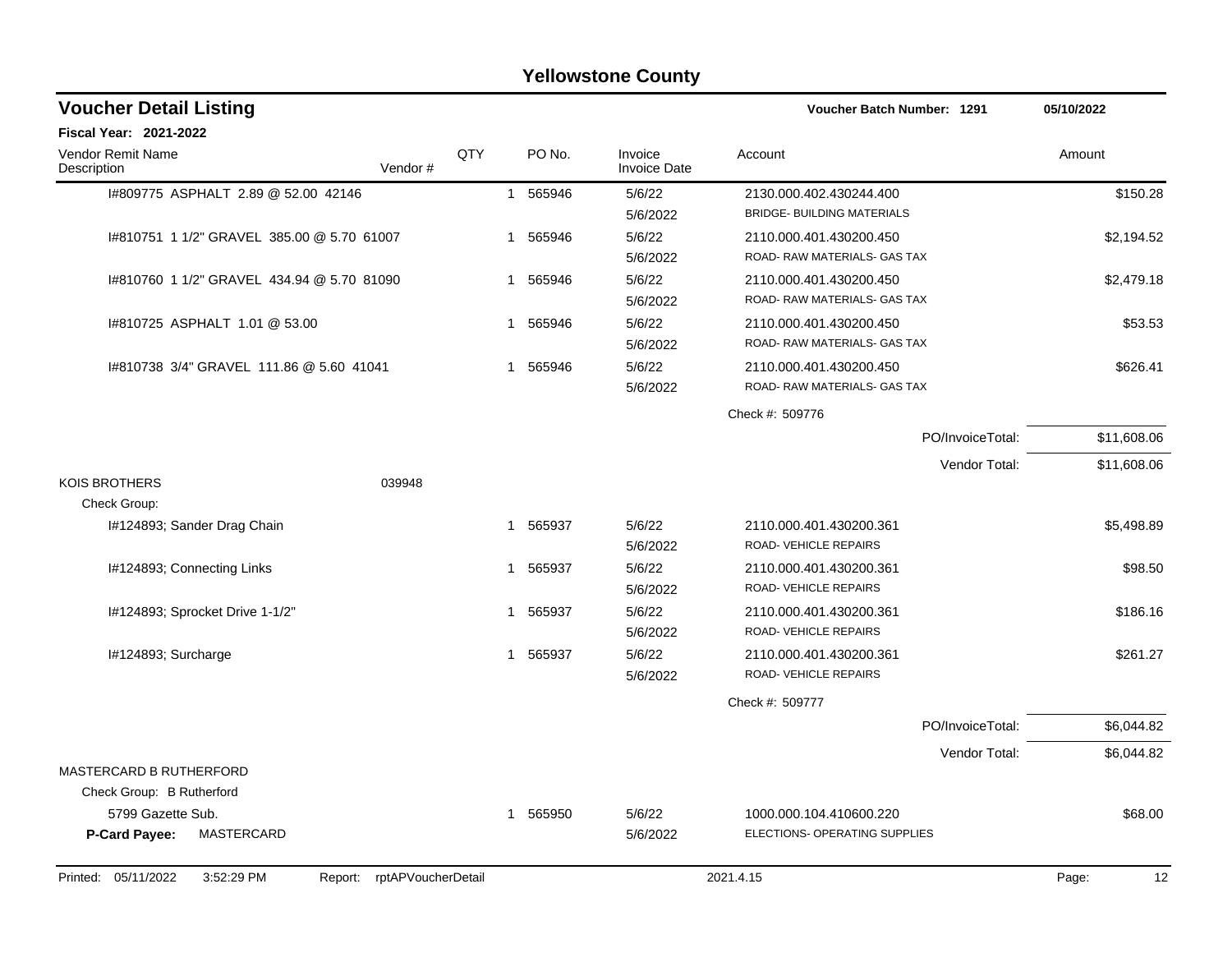| <b>Voucher Detail Listing</b>           |                                                        |     |   |          |                                | Voucher Batch Number: 1291       |                  | 05/10/2022  |
|-----------------------------------------|--------------------------------------------------------|-----|---|----------|--------------------------------|----------------------------------|------------------|-------------|
| <b>Fiscal Year: 2021-2022</b>           |                                                        |     |   |          |                                |                                  |                  |             |
| <b>Vendor Remit Name</b><br>Description | Vendor#                                                | QTY |   | PO No.   | Invoice<br><b>Invoice Date</b> | Account                          |                  | Amount      |
| 5799 Judges Meals                       |                                                        |     |   | 1 565950 | 5/6/22                         | 1000.000.104.410600.393          |                  | \$68.89     |
| <b>P-Card Payee:</b>                    | MASTERCARD                                             |     |   |          | 5/6/2022                       | ELECTIONS- ELECTION/OTHER JUDGES |                  |             |
|                                         |                                                        |     |   |          |                                | Check #: 509809                  |                  |             |
|                                         |                                                        |     |   |          |                                |                                  | PO/InvoiceTotal: | \$136.89    |
|                                         |                                                        |     |   |          |                                |                                  | Vendor Total:    | \$136.89    |
| MASTERCARD SHERIFF DEPT TRAINING 1      |                                                        |     |   |          |                                |                                  |                  |             |
| Check Group: Sheriff Training 1         |                                                        |     |   |          |                                |                                  |                  |             |
|                                         | Card#2007: Meal ticket for GB while attending National |     |   | 1 566007 | 5/6/22                         | 2300.000.130.420110.370          |                  | \$594.29    |
| P-Card Payee:                           | Fire Academy in MD 04/03-04/15/22<br>MASTERCARD        |     |   |          | 5/6/2022                       | <b>ADMIN-TRAVEL</b>              |                  |             |
|                                         | Card#2007: Lodging for coroners inquest. 04/07/22      |     |   | 1 566007 | 5/6/22                         | 2300.000.126.420800.370          |                  | \$216.92    |
| <b>P-Card Payee:</b>                    | MASTERCARD                                             |     |   |          | 5/6/2022                       | CORONER-TRAVEL/MOVING            |                  |             |
|                                         |                                                        |     |   |          |                                | Check #: 509810                  |                  |             |
|                                         |                                                        |     |   |          |                                |                                  | PO/InvoiceTotal: | \$811.21    |
|                                         |                                                        |     |   |          |                                |                                  | Vendor Total:    | \$811.21    |
| MASTERCARD YOUTH SERVICE CENTER         |                                                        |     |   |          |                                |                                  |                  |             |
| Check Group: Youth Services Centr       |                                                        |     |   |          |                                |                                  |                  |             |
| A# 2787 Food supplies                   |                                                        |     | 1 | 565991   | 5/6/22                         | 2399.000.235.420250.221          |                  | \$40.54     |
| <b>P-Card Payee:</b>                    | MASTERCARD                                             |     |   |          | 5/6/2022                       | YSC- FOOD SUPPLIES               |                  |             |
|                                         | A# 2787 Operating supplies                             |     | 1 | 565991   | 5/6/22                         | 2399.000.235.420250.220          |                  | \$47.94     |
| <b>P-Card Payee:</b>                    | MASTERCARD                                             |     |   |          | 5/6/2022                       | YSC- OPERATING SUPPLIES          |                  |             |
| A# 2787 Food                            |                                                        |     | 1 | 565991   | 5/6/22                         | 2399.000.235.420250.223          |                  | \$124.82    |
| <b>P-Card Payee:</b>                    | MASTERCARD                                             |     |   |          | 5/6/2022                       | YSC-FOOD                         |                  |             |
| A# 2787 Food                            |                                                        |     | 1 | 565991   | 5/6/22                         | 2399.000.235.420250.223          |                  | \$232.68    |
| <b>P-Card Payee:</b>                    | MASTERCARD                                             |     |   |          | 5/6/2022                       | YSC-FOOD                         |                  |             |
| A# 2787 Food supplies                   |                                                        |     | 1 | 565991   | 5/6/22                         | 2399.000.235.420250.221          |                  | \$81.86     |
| <b>P-Card Payee:</b>                    | MASTERCARD                                             |     |   |          | 5/6/2022                       | YSC- FOOD SUPPLIES               |                  |             |
| A# 2787 Janitorial                      |                                                        |     | 1 | 565991   | 5/6/22                         | 2399.000.235.420250.224          |                  | \$17.48     |
| <b>P-Card Payee:</b>                    | MASTERCARD                                             |     |   |          | 5/6/2022                       | YSC- JANITORIAL SUPPLIES         |                  |             |
| A# 2787 Food                            |                                                        |     | 1 | 565991   | 5/6/22                         | 2399.000.235.420250.223          |                  | \$262.76    |
| P-Card Payee:                           | MASTERCARD                                             |     |   |          | 5/6/2022                       | YSC-FOOD                         |                  |             |
| Printed: 05/11/2022                     | rptAPVoucherDetail<br>3:52:29 PM<br>Report:            |     |   |          |                                | 2021.4.15                        |                  | Page:<br>13 |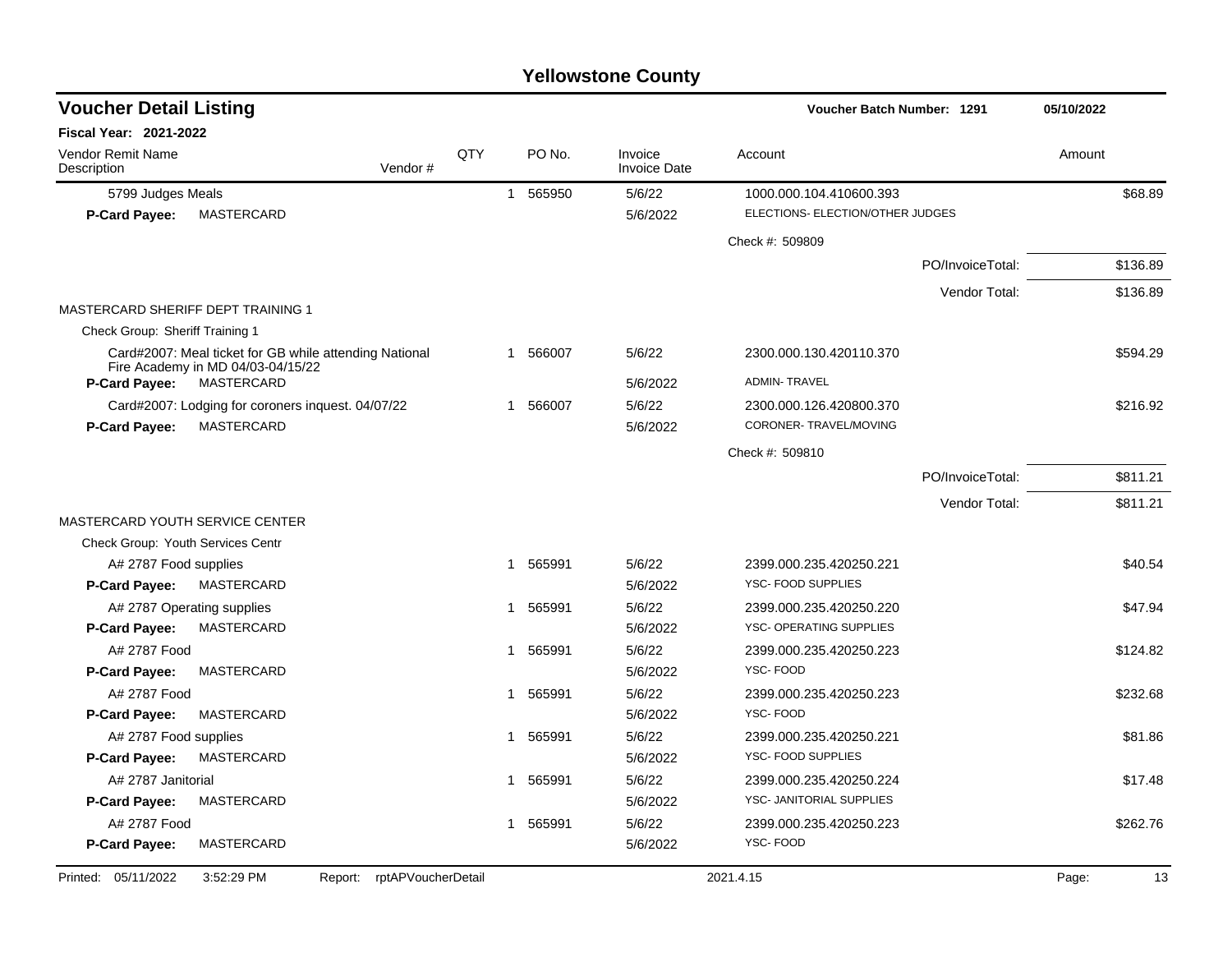|                                              |                    |              |          | ו סווטאסנטווס טטעוונץ          |                                                           |                  |             |
|----------------------------------------------|--------------------|--------------|----------|--------------------------------|-----------------------------------------------------------|------------------|-------------|
| <b>Voucher Detail Listing</b>                |                    |              |          |                                | <b>Voucher Batch Number: 1291</b>                         |                  | 05/10/2022  |
| Fiscal Year: 2021-2022                       |                    |              |          |                                |                                                           |                  |             |
| Vendor Remit Name<br>Description             | Vendor#            | QTY          | PO No.   | Invoice<br><b>Invoice Date</b> | Account                                                   |                  | Amount      |
| A# 2787 Operating supplies                   |                    | $\mathbf{1}$ | 565991   | 5/6/22                         | 2399.000.235.420250.220                                   |                  | \$68.96     |
| <b>MASTERCARD</b><br>P-Card Payee:           |                    |              |          | 5/6/2022                       | YSC- OPERATING SUPPLIES                                   |                  |             |
| A# 2787 First aid supply                     |                    | $\mathbf{1}$ | 565991   | 5/6/22                         | 2399.000.235.420250.222                                   |                  | \$12.98     |
| <b>MASTERCARD</b><br>P-Card Payee:           |                    |              |          | 5/6/2022                       | YSC- CHEM/LAB/MED SUPPLIES                                |                  |             |
| A# 2787 Food                                 |                    | $\mathbf{1}$ | 565991   | 5/6/22                         | 2399.000.235.420250.223                                   |                  | \$440.91    |
| P-Card Payee:<br><b>MASTERCARD</b>           |                    |              |          | 5/6/2022                       | YSC-FOOD                                                  |                  |             |
| A# 2787 Education supplies                   |                    | $\mathbf{1}$ | 565991   | 5/6/22                         | 2399.000.235.420250.381                                   |                  | \$186.31    |
| P-Card Payee:<br><b>MASTERCARD</b>           |                    |              |          | 5/6/2022                       | YSC- OTHER EDUCATION COSTS                                |                  |             |
| A# 2787 Recreation supplies                  |                    | $\mathbf{1}$ | 565991   | 5/6/22                         | 2399.000.235.420250.225                                   |                  | \$165.40    |
| <b>MASTERCARD</b><br>P-Card Payee:           |                    |              |          | 5/6/2022                       | YSC- RECREATION SUPPLIES                                  |                  |             |
| A# 2787 Food                                 |                    | $\mathbf{1}$ | 565991   | 5/6/22                         | 2399.000.235.420250.223                                   |                  | \$227.87    |
| <b>MASTERCARD</b><br>P-Card Payee:           |                    |              |          | 5/6/2022                       | YSC-FOOD                                                  |                  |             |
|                                              |                    |              |          |                                | Check #: 509811                                           |                  |             |
|                                              |                    |              |          |                                |                                                           | PO/InvoiceTotal: | \$1,910.51  |
|                                              |                    |              |          |                                |                                                           | Vendor Total:    | \$1,910.51  |
| MID-RIVERS COMMUNICATIONS                    |                    |              |          |                                |                                                           |                  |             |
| Check Group:                                 |                    |              |          |                                |                                                           |                  |             |
| Mailback Refund Receipt #22-9245             |                    |              | 1 565940 | 5/6/22                         | 1000.000.000.341040.000                                   |                  | \$8.00      |
|                                              |                    |              |          | 5/6/2022                       | <b>GENERAL CLERK &amp; RECORDER FEES</b>                  |                  |             |
|                                              |                    |              |          |                                | Check #: 509778                                           |                  |             |
|                                              |                    |              |          |                                |                                                           | PO/InvoiceTotal: | \$8.00      |
|                                              |                    |              |          |                                |                                                           | Vendor Total:    | \$8.00      |
| <b>MODERN MARKETING</b>                      |                    |              |          |                                |                                                           |                  |             |
| Check Group:                                 |                    |              |          |                                |                                                           |                  |             |
| I#MMI145695; custom chapsticks               |                    | -1           | 565998   | 5/6/22<br>5/6/2022             | 2300.000.130.420110.336<br><b>ADMIN- PUBLIC RELATIONS</b> |                  | \$347.99    |
|                                              |                    |              |          |                                | Check #: 509779                                           |                  |             |
|                                              |                    |              |          |                                |                                                           | PO/InvoiceTotal: | \$347.99    |
|                                              |                    |              |          |                                |                                                           | Vendor Total:    | \$347.99    |
| MONTANA MOBILE DOCUMENT SHREDDING INC        |                    |              |          |                                |                                                           |                  |             |
| Printed: 05/11/2022<br>3:52:29 PM<br>Report: | rptAPVoucherDetail |              |          |                                | 2021.4.15                                                 |                  | Page:<br>14 |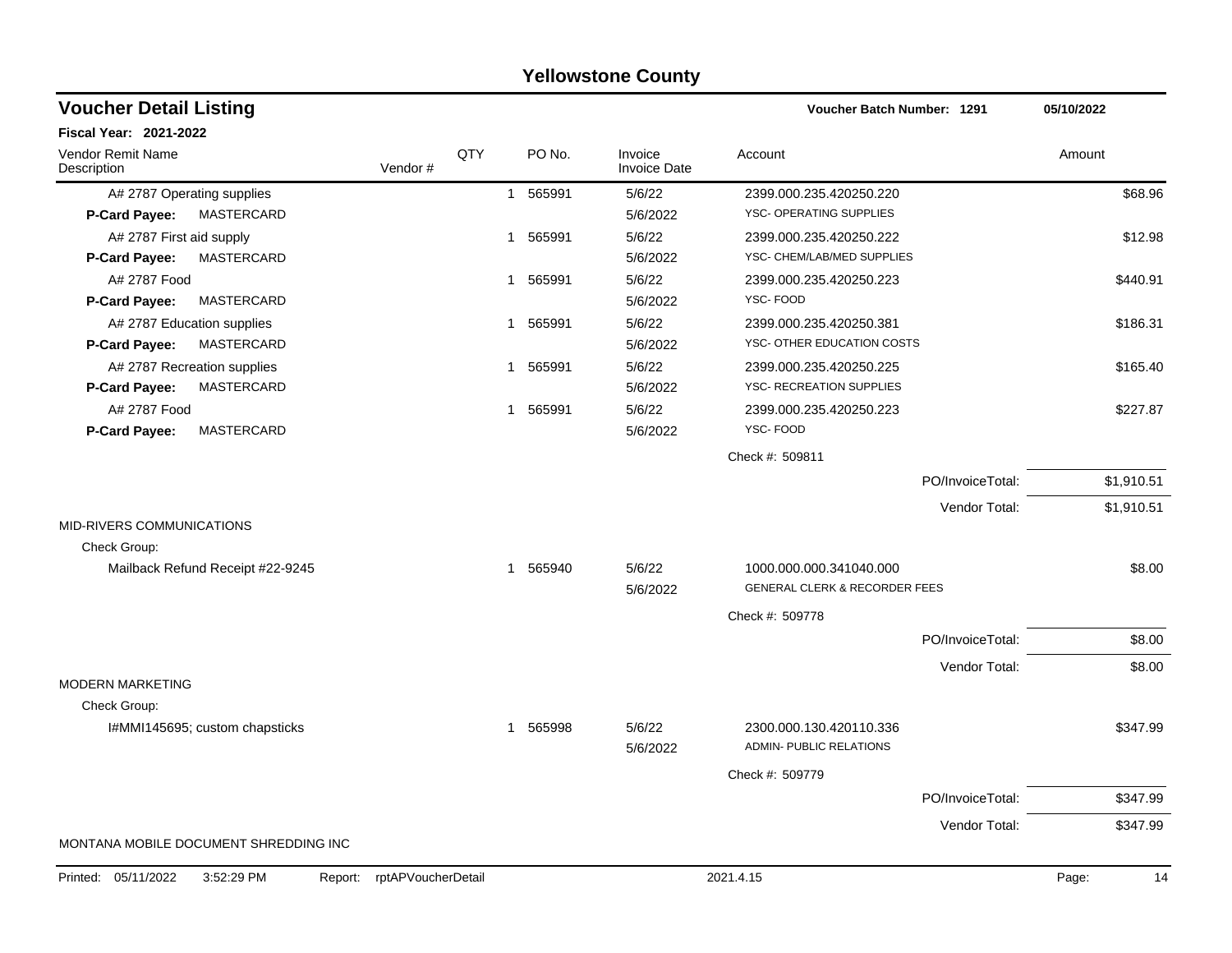|                                                                 |              |          | ו סווטאסנטווס טטעוונץ          |                                                                        |                  |            |          |
|-----------------------------------------------------------------|--------------|----------|--------------------------------|------------------------------------------------------------------------|------------------|------------|----------|
| <b>Voucher Detail Listing</b>                                   |              |          |                                | Voucher Batch Number: 1291                                             |                  | 05/10/2022 |          |
| <b>Fiscal Year: 2021-2022</b>                                   |              |          |                                |                                                                        |                  |            |          |
| Vendor Remit Name<br>Description<br>Vendor#                     | QTY          | PO No.   | Invoice<br><b>Invoice Date</b> | Account                                                                |                  | Amount     |          |
| Check Group:                                                    |              |          |                                |                                                                        |                  |            |          |
| I#66312; shredding 5/4/22                                       | 171          | 566001   | 5/6/22<br>5/6/2022             | 2300.000.135.420180.399<br>MISC- CONTRACT SERVICE                      |                  |            | \$34.20  |
|                                                                 |              |          |                                | Check #: 509780                                                        |                  |            |          |
|                                                                 |              |          |                                |                                                                        | PO/InvoiceTotal: |            | \$34.20  |
|                                                                 |              |          |                                |                                                                        | Vendor Total:    |            | \$34.20  |
| MONTEZ CLEANING SERVICES<br>Check Group:                        |              |          |                                |                                                                        |                  |            |          |
| 1#870 APRIL SHOP CLEANING                                       |              | 1 565944 | 5/6/22<br>5/6/2022             | 2110.000.401.430200.367<br><b>ROAD- JANITORIAL SERVICES</b>            |                  |            | \$500.00 |
|                                                                 |              |          |                                | Check #: 509781                                                        |                  |            |          |
|                                                                 |              |          |                                |                                                                        | PO/InvoiceTotal: |            | \$500.00 |
|                                                                 |              |          |                                |                                                                        | Vendor Total:    |            | \$500.00 |
| <b>MOUNTAIN ALARM</b>                                           |              |          |                                |                                                                        |                  |            |          |
| Check Group:                                                    |              |          |                                |                                                                        |                  |            |          |
| I#2780864 ALARM MONITORING                                      | -1           | 565968   | 5/6/22<br>5/6/2022             | 2110.000.401.430200.368<br>ROAD- SOFTWARE/HARDWARE MAINT               |                  |            | \$46.00  |
|                                                                 |              |          |                                | Check #: 509782                                                        |                  |            |          |
|                                                                 |              |          |                                |                                                                        | PO/InvoiceTotal: |            | \$46.00  |
| Check Group:                                                    |              |          |                                |                                                                        |                  |            |          |
| I #2784916 5/1/22 Security Monitoring                           | $\mathbf 1$  | 565980   | 5/06/22<br>5/6/2022            | 5810.000.552.460442.398<br>METRA FACILITIES- VARIABLE CONTRACT SERVICE |                  |            | \$34.10  |
| I #2780863 5/1/22 Box Office Security Monitoring                | 1            | 565980   | 5/06/22                        | 5810.000.556.460442.398                                                |                  |            | \$60.00  |
|                                                                 |              |          | 5/6/2022                       | METRA ADMISSIONS- VARIABLE CONTRACT<br><b>SERVICES</b>                 |                  |            |          |
| I #2784917 5/1/22 Box Office Security Monitoring                | 1            | 565980   | 5/06/22                        | 5810.000.556.460442.398                                                |                  |            | \$39.05  |
|                                                                 |              |          | 5/6/2022                       | METRA ADMISSIONS- VARIABLE CONTRACT<br><b>SERVICES</b>                 |                  |            |          |
| I #2784917 5/1/22 Security Monitoring                           | $\mathbf{1}$ | 565980   | 5/06/22                        | 5810.000.552.460442.398                                                |                  |            | \$22.00  |
|                                                                 |              |          | 5/6/2022                       | METRA FACILITIES- VARIABLE CONTRACT SERVICE                            |                  |            |          |
|                                                                 |              |          |                                | Check #: 509782                                                        |                  |            |          |
| Report: rptAPVoucherDetail<br>Printed: 05/11/2022<br>3:52:29 PM |              |          |                                | 2021.4.15                                                              |                  | Page:      | 15       |
|                                                                 |              |          |                                |                                                                        |                  |            |          |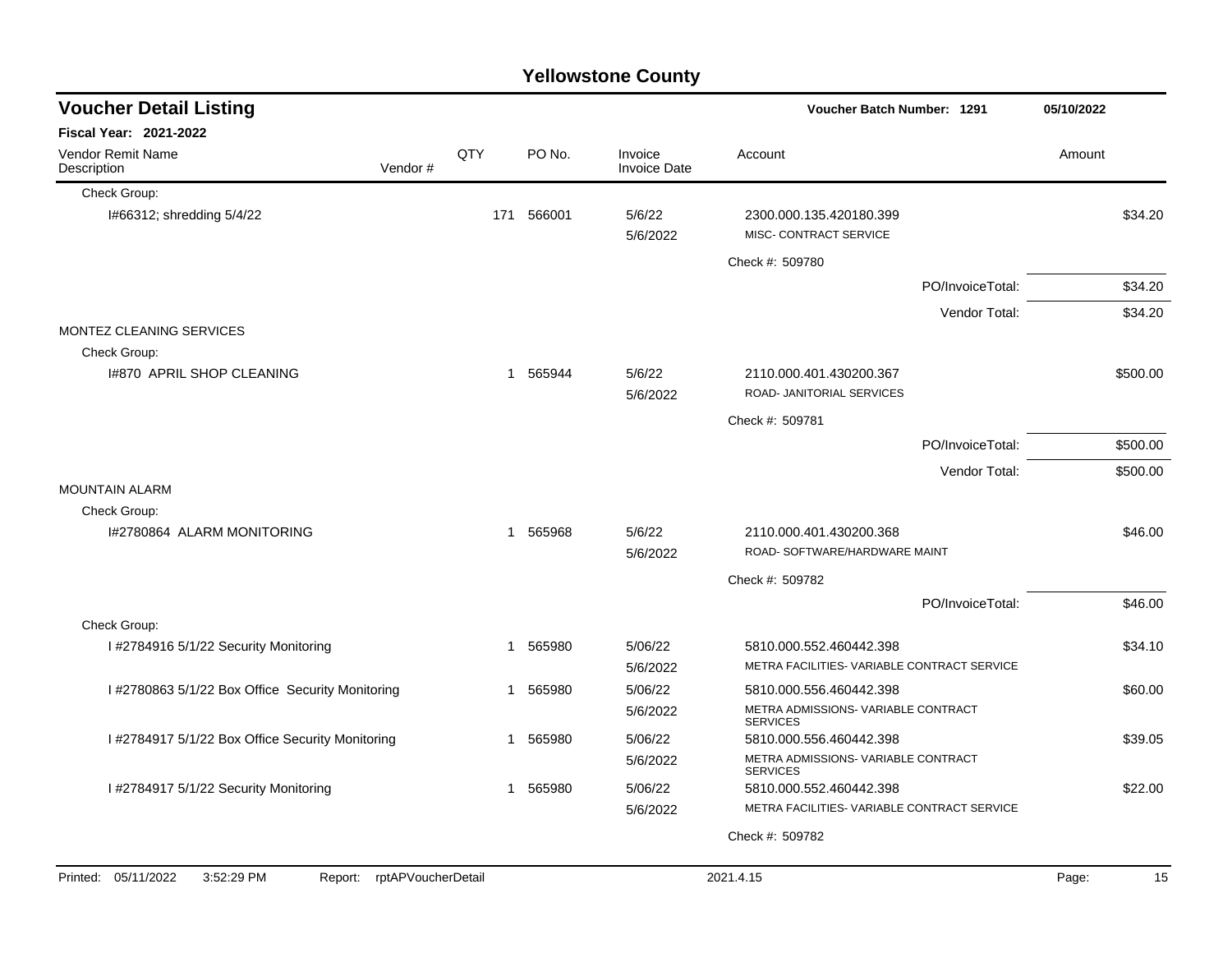| <b>Voucher Detail Listing</b>                |                    |          |                        |                                                          | Voucher Batch Number: 1291                      |                  | 05/10/2022  |
|----------------------------------------------|--------------------|----------|------------------------|----------------------------------------------------------|-------------------------------------------------|------------------|-------------|
| Fiscal Year: 2021-2022                       |                    |          |                        |                                                          |                                                 |                  |             |
| Vendor Remit Name<br>Description             | Vendor#            | QTY      | PO No.                 | Invoice<br><b>Invoice Date</b>                           | Account                                         |                  | Amount      |
|                                              |                    |          |                        |                                                          |                                                 | PO/InvoiceTotal: | \$155.15    |
| <b>NAPA AUTO PARTS</b>                       | 020015             |          |                        |                                                          |                                                 | Vendor Total:    | \$201.15    |
| Check Group:                                 |                    |          |                        |                                                          |                                                 |                  |             |
| I#3977-390371 WIPER TRANSMISSION             |                    |          | 1 565926               | 5/6/22<br>5/6/2022                                       | 2110.000.401.430200.361<br>ROAD-VEHICLE REPAIRS |                  | \$59.03     |
|                                              |                    |          |                        |                                                          | Check #: 509783                                 |                  |             |
|                                              |                    |          |                        |                                                          |                                                 | PO/InvoiceTotal: | \$59.03     |
| NEWMAN, KARI                                 |                    |          |                        |                                                          |                                                 | Vendor Total:    | \$59.03     |
| Check Group:                                 |                    |          |                        |                                                          |                                                 |                  |             |
| VA BURIAL BENEFIT, DELBERT S FINLEY, 3/15/22 |                    | 1 565925 | 05/04/2022<br>5/4/2022 | 1000.000.199.450200.396<br>MISC- FUNERAL EXPENSE/BURIALS |                                                 | \$250.00         |             |
|                                              |                    |          |                        |                                                          | Check #: 509784                                 |                  |             |
|                                              |                    |          |                        |                                                          |                                                 | PO/InvoiceTotal: | \$250.00    |
|                                              |                    |          |                        |                                                          |                                                 | Vendor Total:    | \$250.00    |
| NORTHWESTERN ENERGY<br>Check Group:          | 045035             |          |                        |                                                          |                                                 |                  |             |
| A#0997065-8 042822 64TH & HESPER             |                    |          | 565938<br>1            | 5/6/22<br>5/6/2022                                       | 2110.000.401.430260.341<br>ROAD- ELECTRICITY    |                  | \$9.31      |
| A#1454585-9 042822 72ND & HESPER             |                    |          | 1 565938               | 5/6/22<br>5/6/2022                                       | 2110.000.401.430260.341<br>ROAD- ELECTRICITY    |                  | \$11.76     |
|                                              |                    |          |                        |                                                          | Check #: 509785                                 |                  |             |
|                                              |                    |          |                        |                                                          |                                                 | PO/InvoiceTotal: | \$21.07     |
|                                              |                    |          |                        |                                                          |                                                 | Vendor Total:    | \$21.07     |
| POWERPLAN OIB                                | 045339             |          |                        |                                                          |                                                 |                  |             |
| Check Group:                                 |                    |          |                        |                                                          |                                                 |                  |             |
| I#P9337112 FILTER ELEMENTS                   |                    |          | 1 565927               | 5/6/22<br>5/6/2022                                       | 2110.000.401.430200.361<br>ROAD-VEHICLE REPAIRS |                  | \$261.92    |
| Printed: 05/11/2022<br>3:52:29 PM<br>Report: | rptAPVoucherDetail |          |                        |                                                          | 2021.4.15                                       |                  | 16<br>Page: |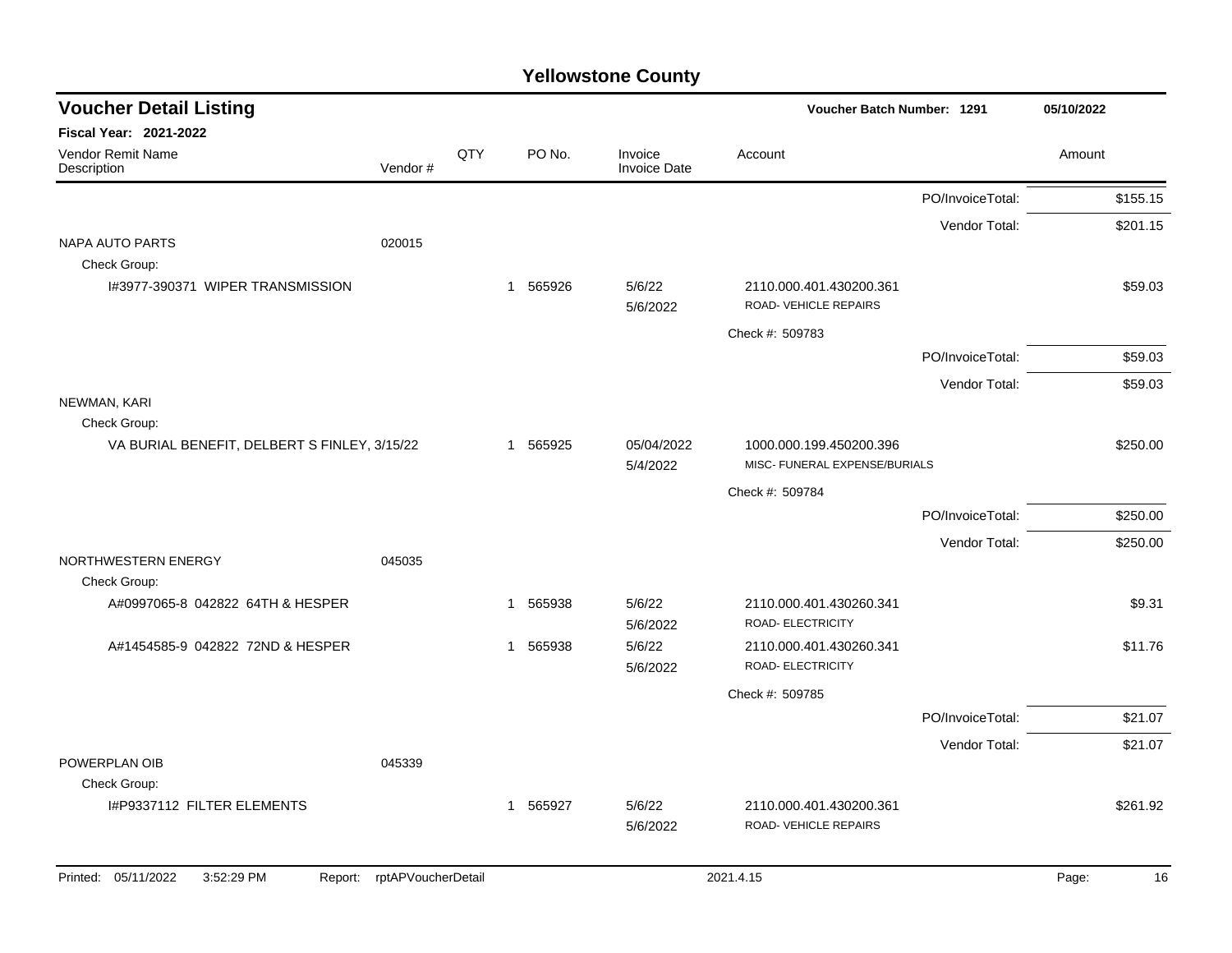| <b>Yellowstone County</b>                            |                            |     |                |                      |                                             |                                                  |                  |             |  |
|------------------------------------------------------|----------------------------|-----|----------------|----------------------|---------------------------------------------|--------------------------------------------------|------------------|-------------|--|
| <b>Voucher Detail Listing</b>                        |                            |     |                |                      |                                             | Voucher Batch Number: 1291                       |                  | 05/10/2022  |  |
| Fiscal Year: 2021-2022                               |                            |     |                |                      |                                             |                                                  |                  |             |  |
| Vendor Remit Name<br>Description                     | Vendor#                    | QTY |                | PO No.               | Invoice<br><b>Invoice Date</b>              | Account                                          |                  | Amount      |  |
| I#P9343512 REAR VIEW MIRROR                          |                            |     | $\overline{1}$ | 565927               | 5/6/22<br>5/6/2022                          | 2110.000.401.430200.361<br>ROAD-VEHICLE REPAIRS  |                  | \$167.28    |  |
|                                                      |                            |     |                |                      |                                             | Check #: 509786                                  |                  |             |  |
|                                                      |                            |     |                |                      |                                             |                                                  | PO/InvoiceTotal: | \$429.20    |  |
|                                                      |                            |     |                |                      |                                             |                                                  | Vendor Total:    | \$429.20    |  |
| PUBLIC UTILITIES<br>Check Group:                     | 005150                     |     |                |                      |                                             |                                                  |                  |             |  |
| #129441/Water Bill                                   |                            |     | -1             | 565933               | 5/6/22<br>5/6/2022                          | 2140.000.403.431100.340<br><b>WEED-UTILITIES</b> |                  | \$12.80     |  |
|                                                      |                            |     |                |                      |                                             | Check #: 509787                                  |                  |             |  |
|                                                      |                            |     |                |                      |                                             |                                                  | PO/InvoiceTotal: | \$12.80     |  |
| Check Group:                                         |                            |     |                |                      |                                             |                                                  |                  |             |  |
| A#143750 evid. bldg. 4/28/22                         |                            |     | 1 565983       | 05/06/22<br>5/6/2022 | 2300.000.131.420140.342<br>DETECTIVES-WATER |                                                  | \$32.85          |             |  |
|                                                      |                            |     |                |                      |                                             | Check #: 509787                                  |                  |             |  |
|                                                      |                            |     |                |                      |                                             |                                                  | PO/InvoiceTotal: | \$32.85     |  |
|                                                      |                            |     |                |                      |                                             |                                                  | Vendor Total:    | \$45.65     |  |
| PURCELL TIRE CO                                      |                            |     |                |                      |                                             |                                                  |                  |             |  |
| Check Group:<br>I#31208124 INVENTORY                 |                            |     | $\mathbf{1}$   | 565967               | 5/6/22                                      | 2110.000.401.430200.361                          |                  | \$195.00    |  |
|                                                      |                            |     |                |                      | 5/6/2022                                    | ROAD-VEHICLE REPAIRS                             |                  |             |  |
|                                                      |                            |     |                |                      |                                             | Check #: 509788                                  |                  |             |  |
|                                                      |                            |     |                |                      |                                             |                                                  | PO/InvoiceTotal: | \$195.00    |  |
|                                                      |                            |     |                |                      |                                             |                                                  | Vendor Total:    | \$195.00    |  |
| <b>REDS FIXIT SHOP</b>                               |                            |     |                |                      |                                             |                                                  |                  |             |  |
| Check Group:<br>I#4148/Maverix GPS/Autosteer 2/23/22 |                            |     |                | 1 565941             | 5/06/22                                     | 2840.000.403.431142.940                          |                  | \$4,520.00  |  |
|                                                      |                            |     |                |                      | 5/6/2022                                    | <b>MDA SPECIAL</b>                               |                  |             |  |
| I#4154/AC110 Rate Control Unit 2/24/22               |                            |     |                | 1 565941             | 5/06/22                                     | 2840.000.403.431142.940                          |                  | \$2,790.00  |  |
|                                                      |                            |     |                |                      | 5/6/2022                                    | <b>MDA SPECIAL</b>                               |                  |             |  |
| Printed: 05/11/2022<br>3:52:29 PM                    | Report: rptAPVoucherDetail |     |                |                      |                                             | 2021.4.15                                        |                  | 17<br>Page: |  |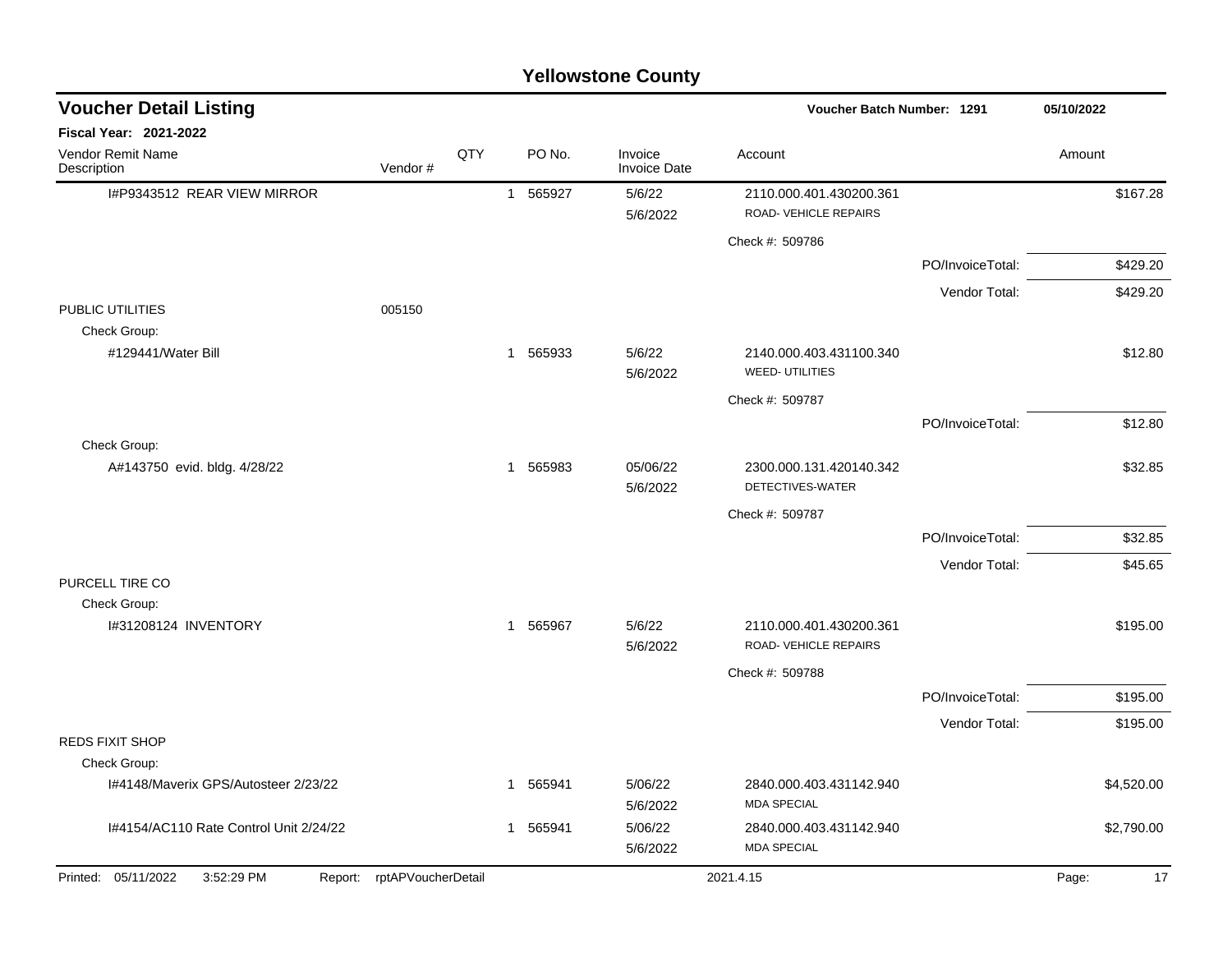| <b>Voucher Detail Listing</b>                                      |     |    |          |                                | Voucher Batch Number: 1291                                |                  | 05/10/2022  |
|--------------------------------------------------------------------|-----|----|----------|--------------------------------|-----------------------------------------------------------|------------------|-------------|
| Fiscal Year: 2021-2022                                             |     |    |          |                                |                                                           |                  |             |
| Vendor Remit Name<br>Vendor#<br>Description                        | QTY |    | PO No.   | Invoice<br><b>Invoice Date</b> | Account                                                   |                  | Amount      |
| I#4154/replacement cable 2/24/22                                   |     |    | 1 565941 | 5/06/22                        | 2140.000.403.431100.230                                   |                  | \$150.00    |
|                                                                    |     |    |          | 5/6/2022                       | WEED- REPAIR & MAINT SUPPLIES                             |                  |             |
|                                                                    |     |    |          |                                | Check #: 509789                                           |                  |             |
|                                                                    |     |    |          |                                |                                                           | PO/InvoiceTotal: | \$7,460.00  |
| Check Group:                                                       |     |    |          |                                |                                                           |                  |             |
| #4196/Materials and Supplies - #155 John Deere Gator               |     |    | 1 565942 | 5/6/22<br>5/6/2022             | 2140.000.403.431100.230<br>WEED- REPAIR & MAINT SUPPLIES  |                  | \$325.00    |
| #4196/Labor                                                        |     | 1  | 565942   | 5/6/22<br>5/6/2022             | 2140.000.403.431100.360<br>WEED- REPAIR & MAINT SERVICE   |                  | \$250.00    |
|                                                                    |     |    |          |                                | Check #: 509789                                           |                  |             |
|                                                                    |     |    |          |                                |                                                           | PO/InvoiceTotal: | \$575.00    |
|                                                                    |     |    |          |                                |                                                           | Vendor Total:    | \$8,035.00  |
| <b>REPUBLIC SERVICES #892</b><br>Check Group:                      |     |    |          |                                |                                                           |                  |             |
| A#30892-3478898 I#1009079 4/28/22 GARBAGE SVC                      |     | 1. | 565976   | 5/6/22<br>5/6/2022             | 5810.000.552.460442.346<br>METRA FACILITIES- GARBAGE      |                  | \$5,889.44  |
| A#30892-3481595 #1009102 4/28/22 GARBAGE SVC                       |     |    | 1 565976 | 5/6/22<br>5/6/2022             | 5810.000.552.460442.346<br>METRA FACILITIES- GARBAGE      |                  | \$35.00     |
|                                                                    |     |    |          |                                | Check #: 509790                                           |                  |             |
|                                                                    |     |    |          |                                |                                                           | PO/InvoiceTotal: | \$5,924.44  |
|                                                                    |     |    |          |                                |                                                           | Vendor Total:    | \$5,924.44  |
| <b>RICK'S SPRINKER &amp; LAWN</b>                                  |     |    |          |                                |                                                           |                  |             |
| Check Group:                                                       |     |    |          |                                |                                                           |                  |             |
| 000020,3/8/22, 4/12/22, SNOW PLOW                                  |     |    | 1 565958 | 5/6/22<br>5/6/2022             | 2696.000.000.430200.362<br>RSID 776M ROAD MAINT & REPAIRS |                  | \$1,200.00  |
|                                                                    |     |    |          |                                | Check #: 509791                                           |                  |             |
|                                                                    |     |    |          |                                |                                                           | PO/InvoiceTotal: | \$1,200.00  |
|                                                                    |     |    |          |                                |                                                           | Vendor Total:    | \$1,200.00  |
| RIVER RIDGE LANDSCAPE CO<br>Check Group:                           |     |    |          |                                |                                                           |                  |             |
| rptAPVoucherDetail<br>Printed: 05/11/2022<br>3:52:29 PM<br>Report: |     |    |          |                                | 2021.4.15                                                 |                  | Page:<br>18 |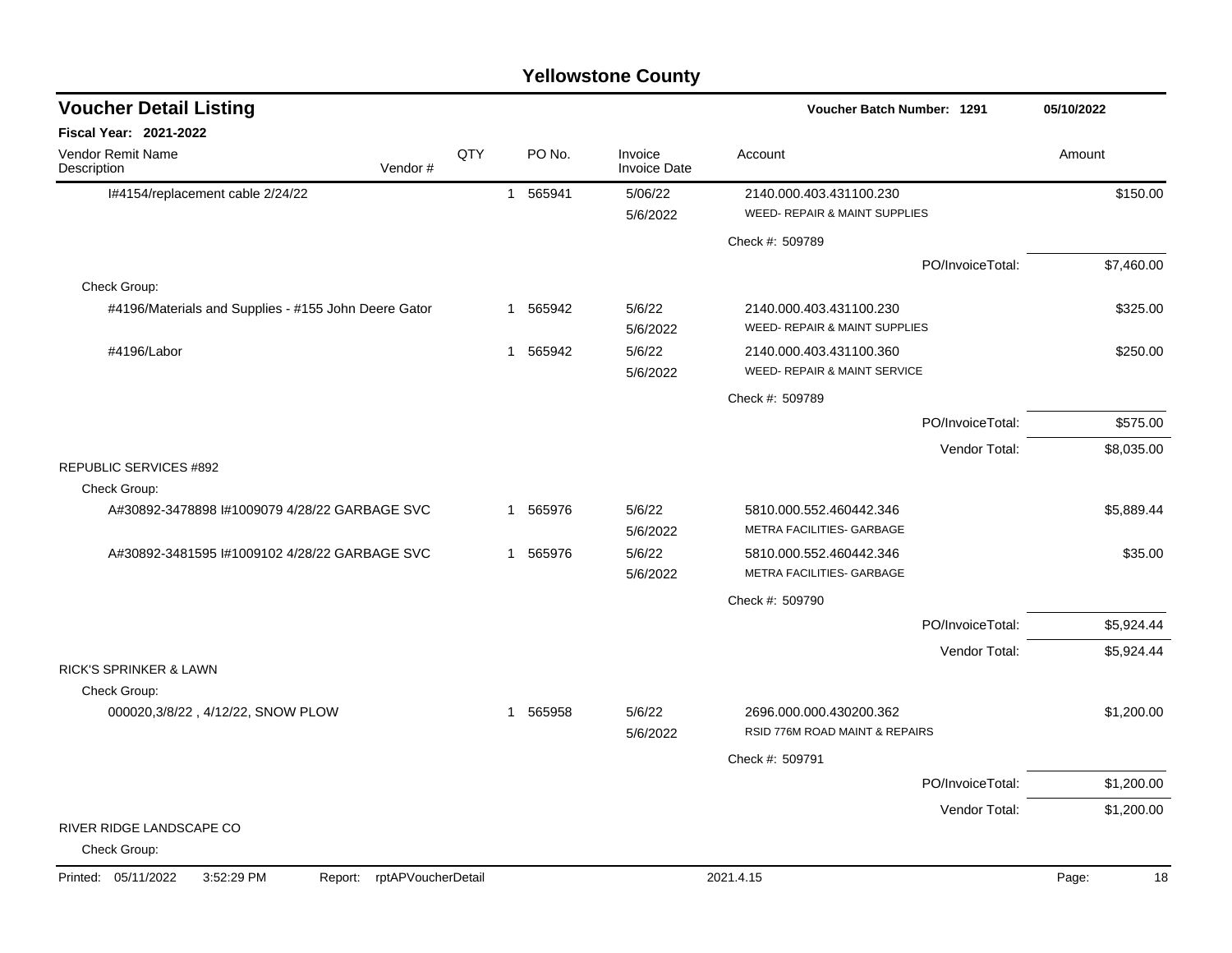|                                                                                                        |         |     |   |          | <b>Yellowstone County</b>      |                                                                  |                  |            |
|--------------------------------------------------------------------------------------------------------|---------|-----|---|----------|--------------------------------|------------------------------------------------------------------|------------------|------------|
| <b>Voucher Detail Listing</b>                                                                          |         |     |   |          |                                | Voucher Batch Number: 1291                                       |                  | 05/10/2022 |
| Fiscal Year: 2021-2022                                                                                 |         |     |   |          |                                |                                                                  |                  |            |
| Vendor Remit Name<br>Description                                                                       | Vendor# | QTY |   | PO No.   | Invoice<br><b>Invoice Date</b> | Account                                                          |                  | Amount     |
| CMB23-7,4/12/22, 4/13/22, SNOW PLOW                                                                    |         |     |   | 1 565956 | 5/6/22                         | 2699.806.000.420400.362                                          |                  | \$600.00   |
|                                                                                                        |         |     |   |          | 5/6/2022                       | 806M RIVER RANCH RETREAT SUB FIRE PROTEC<br><b>MAINT &amp; R</b> |                  |            |
| CMB42-5,4/12/22, SNOW PLOW                                                                             |         |     |   | 1 565956 | 5/6/22                         | 2645.000.000.430200.362                                          |                  | \$175.00   |
|                                                                                                        |         |     |   |          | 5/6/2022                       | RSID 723M ROAD MAINT & REPAIRS                                   |                  |            |
|                                                                                                        |         |     |   |          |                                | Check #: 509792                                                  |                  |            |
|                                                                                                        |         |     |   |          |                                |                                                                  | PO/InvoiceTotal: | \$775.00   |
|                                                                                                        |         |     |   |          |                                |                                                                  | Vendor Total:    | \$775.00   |
| ROTH CONCRETE LIFTING                                                                                  |         |     |   |          |                                |                                                                  |                  |            |
| Check Group:<br>0523,4/12/22, SNOW PLOW                                                                |         |     |   |          |                                |                                                                  |                  |            |
|                                                                                                        |         |     |   | 1 565963 | 5/6/22<br>5/6/2022             | 2623.000.000.430200.362<br>RSID 701M ROAD MAINT & REPAIRS        |                  | \$450.00   |
|                                                                                                        |         |     |   |          |                                | Check #: 509793                                                  |                  |            |
|                                                                                                        |         |     |   |          |                                |                                                                  | PO/InvoiceTotal: | \$450.00   |
|                                                                                                        |         |     |   |          |                                |                                                                  | Vendor Total:    | \$450.00   |
| SAYE, PAULA                                                                                            |         |     |   |          |                                |                                                                  |                  |            |
| Check Group:                                                                                           |         |     |   |          |                                |                                                                  |                  |            |
| 4/25/2022-4/29/2022; Pro Tem Services for Judge Carter<br>and Judge Walker - 2 Full Days & 2 Half Days |         |     |   | 1 565966 | 5/6/22                         | 1000.000.121.410340.357                                          |                  | \$1,200.00 |
|                                                                                                        |         |     |   |          | 5/6/2022                       | JP- OTHER PROFESSIONAL SERVICES                                  |                  |            |
|                                                                                                        |         |     |   |          |                                | Check #: 509794                                                  |                  |            |
|                                                                                                        |         |     |   |          |                                |                                                                  | PO/InvoiceTotal: | \$1,200.00 |
|                                                                                                        |         |     |   |          |                                |                                                                  | Vendor Total:    | \$1,200.00 |
| SIRCHIE FINGER PRINT LABORATORIES                                                                      | 036990  |     |   |          |                                |                                                                  |                  |            |
| Check Group:                                                                                           |         |     | 1 | 565988   | 5/6/22                         | 2300.000.131.420140.220                                          |                  | \$59.57    |
| I#0541602-IN; repair gel                                                                               |         |     |   |          | 5/6/2022                       | DETECTIVES- OPERATING SUPPLIES                                   |                  |            |
|                                                                                                        |         |     |   |          |                                | Check #: 509795                                                  |                  |            |
|                                                                                                        |         |     |   |          |                                |                                                                  | PO/InvoiceTotal: | \$59.57    |
|                                                                                                        |         |     |   |          |                                |                                                                  | Vendor Total:    | \$59.57    |
| <b>TNT SPRINGS</b>                                                                                     | 033809  |     |   |          |                                |                                                                  |                  |            |

#### Printed: 05/11/2022 3:52:29 PM Report: rptAPVoucherDetail 2021.4.15 2021.4.15 Page: 19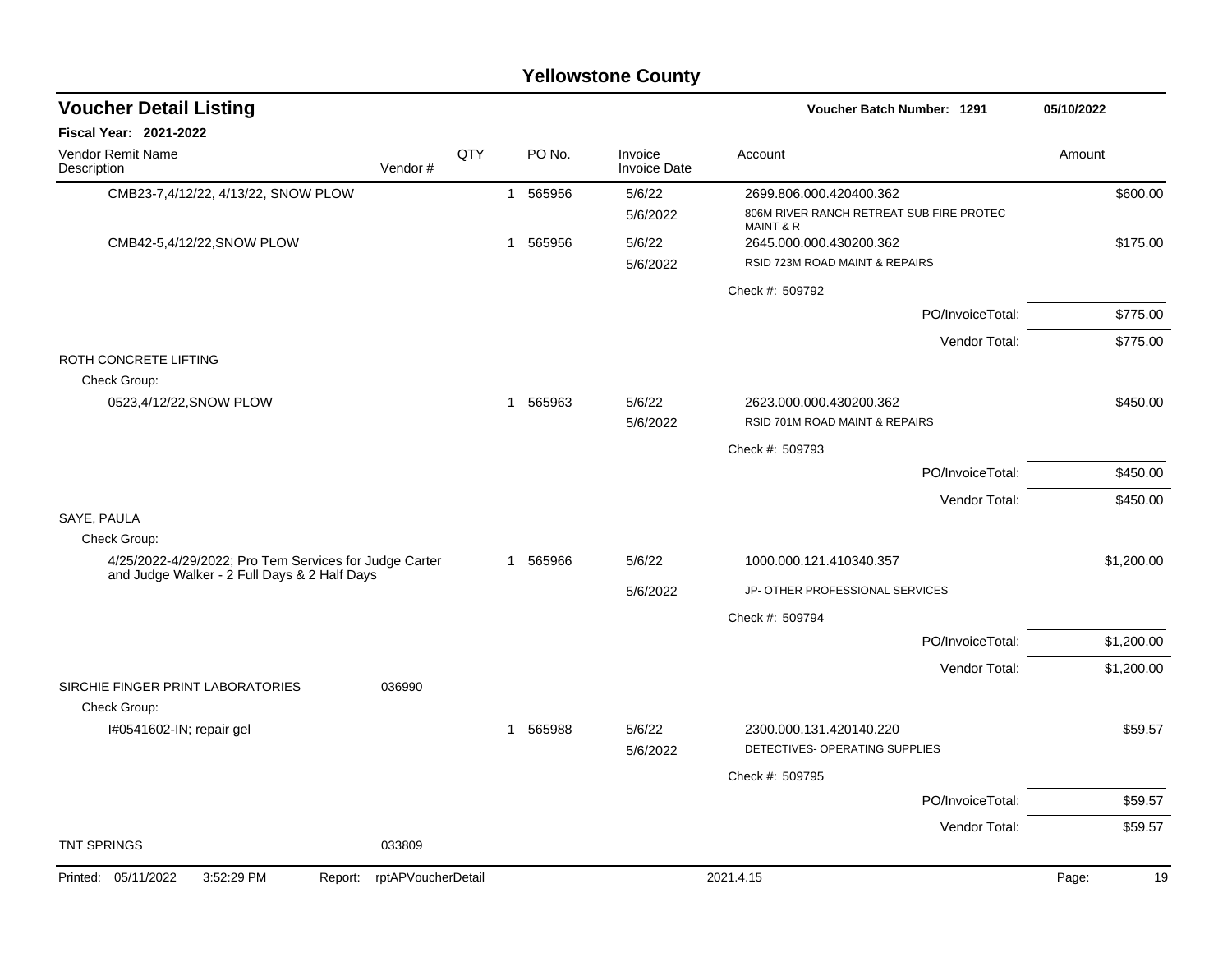|                                         |                            |     |                        | <b>Yellowstone County</b>      |                                                              |                  |             |
|-----------------------------------------|----------------------------|-----|------------------------|--------------------------------|--------------------------------------------------------------|------------------|-------------|
| <b>Voucher Detail Listing</b>           |                            |     |                        |                                | <b>Voucher Batch Number: 1291</b>                            |                  | 05/10/2022  |
| Fiscal Year: 2021-2022                  |                            |     |                        |                                |                                                              |                  |             |
| Vendor Remit Name<br>Description        | Vendor#                    | QTY | PO No.                 | Invoice<br><b>Invoice Date</b> | Account                                                      |                  | Amount      |
| Check Group:                            |                            |     |                        |                                |                                                              |                  |             |
| I#210592 WHEEL SEAL                     |                            |     | 565935<br>$\mathbf{1}$ | 5/6/22<br>5/6/2022             | 2110.000.401.430200.361<br>ROAD-VEHICLE REPAIRS              |                  | \$35.17     |
|                                         |                            |     |                        |                                | Check #: 509796                                              |                  |             |
|                                         |                            |     |                        |                                |                                                              | PO/InvoiceTotal: | \$35.17     |
|                                         |                            |     |                        |                                |                                                              | Vendor Total:    | \$35.17     |
| <b>TRANSUNION RISK AND ALTERNATIVE</b>  |                            |     |                        |                                |                                                              |                  |             |
| Check Group:                            |                            |     |                        |                                |                                                              |                  |             |
| A#777141-202204-1; Civil 4/22           |                            |     | 566003<br>1            | 5/6/22<br>5/6/2022             | 2300.000.133.420160.220<br>CIVIL- OPERATING SUPPLIES         |                  | \$6.40      |
| A#777141-202204-1; CCU 4/22             |                            |     | 566003<br>1            | 5/6/22<br>5/6/2022             | 2300.000.131.420140.229<br>OPERATING SUPPLIES-COLD CASE UNIT |                  | \$136.40    |
| A#777141-202204-1; Admin 4/22           |                            |     | 1 566003               | 5/6/22<br>5/6/2022             | 2300.000.130.420110.380<br><b>ADMIN-TRAINING</b>             |                  | \$29.20     |
|                                         |                            |     |                        |                                | Check #: 509797                                              |                  |             |
|                                         |                            |     |                        |                                |                                                              | PO/InvoiceTotal: | \$172.00    |
|                                         |                            |     |                        |                                |                                                              | Vendor Total:    | \$172.00    |
| <b>TRI-STATE TRUCK &amp; EQUIP</b>      | 038469                     |     |                        |                                |                                                              |                  |             |
| Check Group:                            |                            |     |                        |                                |                                                              |                  |             |
| I#01P24084 NUT & SCREW                  |                            |     | 1 565936               | 5/6/22<br>5/6/2022             | 2110.000.401.430200.361<br>ROAD-VEHICLE REPAIRS              |                  | \$119.10    |
|                                         |                            |     |                        |                                | Check #: 509798                                              |                  |             |
|                                         |                            |     |                        |                                |                                                              | PO/InvoiceTotal: | \$119.10    |
|                                         |                            |     |                        |                                |                                                              | Vendor Total:    | \$119.10    |
| <b>TRUENORTH STEEL</b><br>Check Group:  |                            |     |                        |                                |                                                              |                  |             |
| I#BI0027059 15" 30' PIPE & BAND 12016   |                            |     | 1 565951               | 5/6/22<br>5/6/2022             | 2130.000.402.430244.400<br><b>BRIDGE- BUILDING MATERIALS</b> |                  | \$2,319.60  |
| I#BI0027064 48" X 50' PIPE & BAND 81021 |                            |     | 1 565951               | 5/6/22<br>5/6/2022             | 2130.000.402.430244.400<br><b>BRIDGE- BUILDING MATERIALS</b> |                  | \$6,068.60  |
| 3:52:29 PM<br>Printed: 05/11/2022       | Report: rptAPVoucherDetail |     |                        |                                | 2021.4.15                                                    |                  | Page:<br>20 |
|                                         |                            |     |                        |                                |                                                              |                  |             |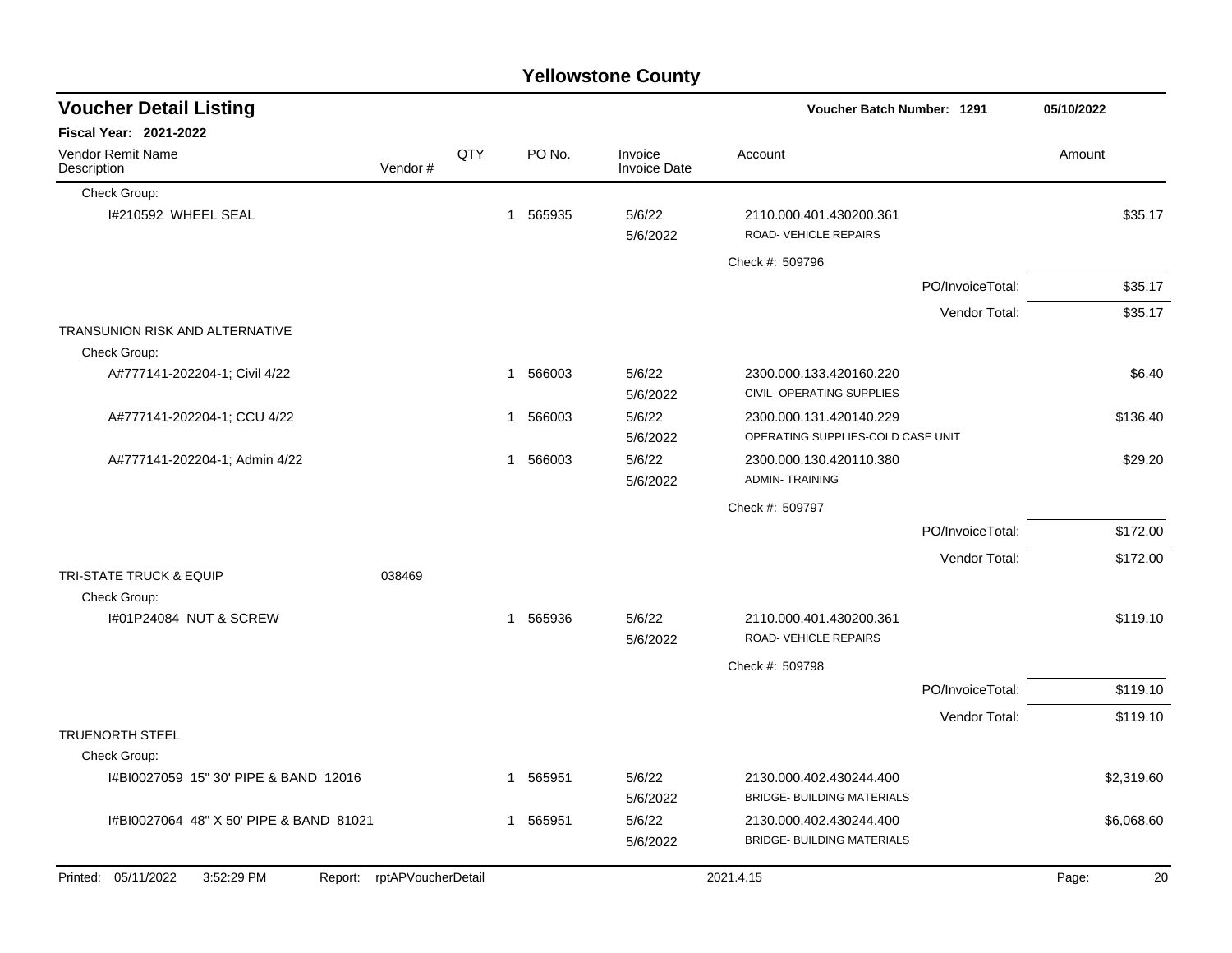| <b>Voucher Detail Listing</b>                                   |     |          |                                | Voucher Batch Number: 1291                                 | 05/10/2022  |
|-----------------------------------------------------------------|-----|----------|--------------------------------|------------------------------------------------------------|-------------|
| <b>Fiscal Year: 2021-2022</b>                                   |     |          |                                |                                                            |             |
| <b>Vendor Remit Name</b><br>Vendor#<br>Description              | QTY | PO No.   | Invoice<br><b>Invoice Date</b> | Account                                                    | Amount      |
|                                                                 |     |          |                                | Check #: 509799                                            |             |
|                                                                 |     |          |                                | PO/InvoiceTotal:                                           | \$8,388.20  |
|                                                                 |     |          |                                | Vendor Total:                                              | \$8,388.20  |
| UNIVERSAL AWARDS<br>006170<br>Check Group:                      |     |          |                                |                                                            |             |
| I#264948 Name Tags B Brown & L Miller 5/3/22                    |     | 2 565974 | 5/6/22<br>5/6/2022             | 5810.000.551.460442.220<br>METRA ADMIN- OPERATING SUPPLIES | \$21.00     |
|                                                                 |     |          |                                | Check #: 509800                                            |             |
|                                                                 |     |          |                                | PO/InvoiceTotal:                                           | \$21.00     |
| Check Group:                                                    |     |          |                                |                                                            |             |
| I#263692; Sheriff Star plaques                                  |     | 2 565984 | 5/06/22<br>5/6/2022            | 2300.000.130.420110.336<br>ADMIN- PUBLIC RELATIONS         | \$30.00     |
| I#264817; name tag O'Donnell                                    |     | 1 565984 | 5/06/22<br>5/6/2022            | 2300.000.130.420110.226<br>ADMIN- CLOTHING & UNIFORMS      | \$10.95     |
|                                                                 |     |          |                                | Check #: 509800                                            |             |
|                                                                 |     |          |                                | PO/InvoiceTotal:                                           | \$40.95     |
|                                                                 |     |          |                                | Vendor Total:                                              | \$61.95     |
| UTILITIES UNDERGROUND LOCATION CENTER<br>Check Group:           |     |          |                                |                                                            |             |
| INVOICE #2045404, LOCATES FOR APRIL 2022                        |     | 1 565955 | 5/6/22<br>5/6/2022             | 6060.000.608.500800.220<br>TECHNOLOGY- OPERATING SUPPLIES  | \$31.40     |
|                                                                 |     |          |                                | Check #: 509801                                            |             |
|                                                                 |     |          |                                | PO/InvoiceTotal:                                           | \$31.40     |
|                                                                 |     |          |                                | Vendor Total:                                              | \$31.40     |
| <b>VERIZON WIRELESS</b><br>Check Group:                         |     |          |                                |                                                            |             |
| I#9904912088 A#742043964 MDT 4/24-5/23/22                       |     | 1 565993 | 5/6/22<br>5/6/2022             | 2300.000.132.420150.368<br>PATROL- SOFTWARE/HARDWARE MAINT | \$2,881.18  |
|                                                                 |     |          |                                | Check #: 509802                                            |             |
|                                                                 |     |          |                                | PO/InvoiceTotal:                                           | \$2,881.18  |
| Printed: 05/11/2022<br>3:52:29 PM<br>Report: rptAPVoucherDetail |     |          |                                | 2021.4.15                                                  | 21<br>Page: |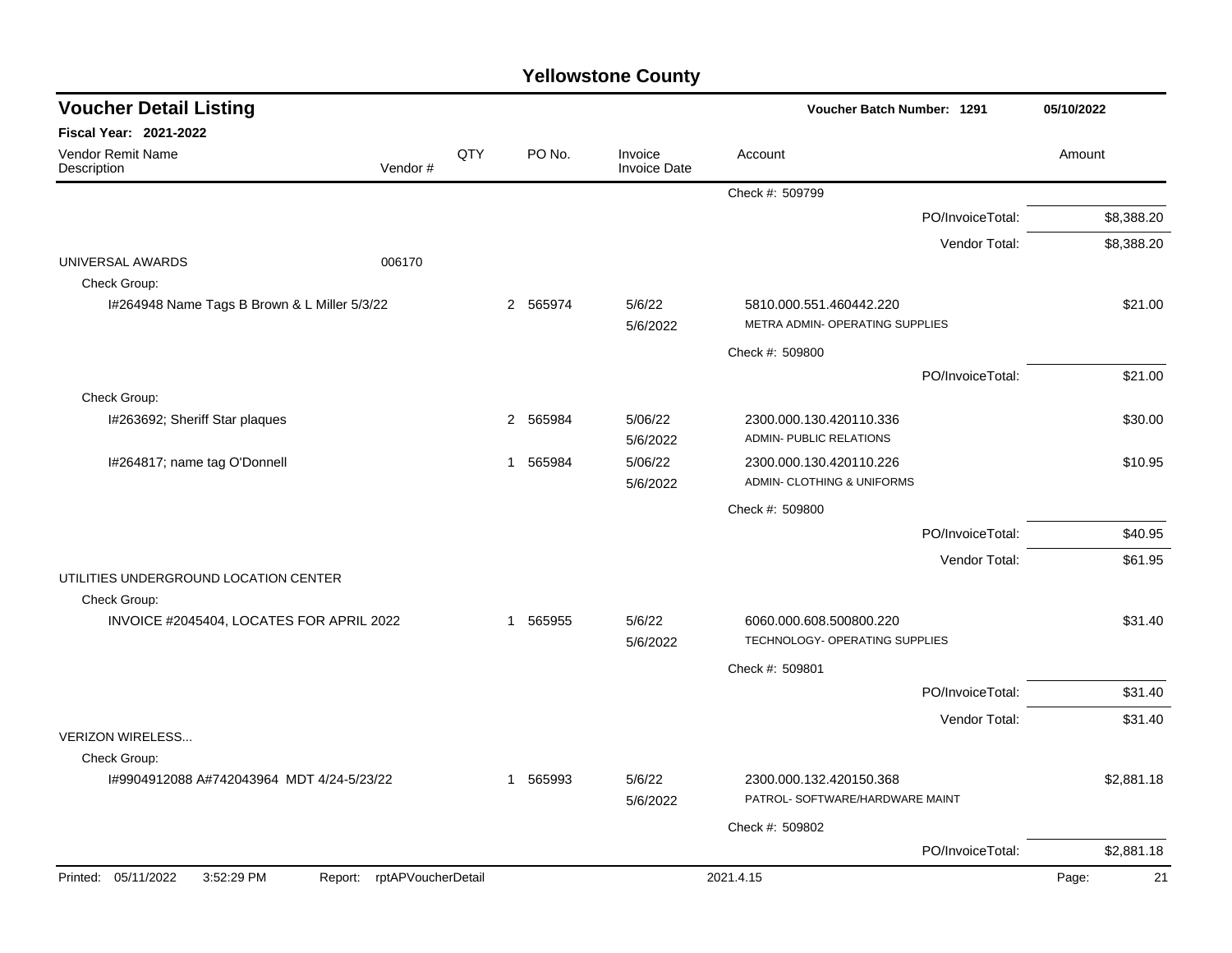| <b>Voucher Detail Listing</b>                                      |     |             |                                | Voucher Batch Number: 1291                                 | 05/10/2022  |
|--------------------------------------------------------------------|-----|-------------|--------------------------------|------------------------------------------------------------|-------------|
| Fiscal Year: 2021-2022                                             |     |             |                                |                                                            |             |
| Vendor Remit Name<br>Vendor#<br>Description                        | QTY | PO No.      | Invoice<br><b>Invoice Date</b> | Account                                                    | Amount      |
|                                                                    |     |             |                                | Vendor Total:                                              | \$2,881.18  |
| WALKER, JEANNE.                                                    |     |             |                                |                                                            |             |
| Check Group:                                                       |     |             |                                |                                                            |             |
| INV#205488 - 2 Calls                                               |     | 1 565964    | 5/6/22<br>5/6/2022             | 1000.000.121.410340.357<br>JP- OTHER PROFESSIONAL SERVICES | \$33.11     |
| INV#207686 - 1 Call                                                |     | 1 565964    | 5/6/22<br>5/6/2022             | 1000.000.121.410340.357<br>JP- OTHER PROFESSIONAL SERVICES | \$12.89     |
| INV#209823 - 2 Calls                                               |     | 1 565964    | 5/6/22<br>5/6/2022             | 1000.000.121.410340.357<br>JP- OTHER PROFESSIONAL SERVICES | \$15.35     |
| INV#212196 - 2 Calls                                               |     | 565964<br>1 | 5/6/22                         | 1000.000.121.410340.357                                    | \$18.90     |
|                                                                    |     |             | 5/6/2022                       | JP- OTHER PROFESSIONAL SERVICES                            |             |
| INV#214380 - 2 Calls                                               |     | 565964<br>1 | 5/6/22<br>5/6/2022             | 1000.000.121.410340.357<br>JP- OTHER PROFESSIONAL SERVICES | \$8.14      |
|                                                                    |     |             |                                | Check #: 509803                                            |             |
|                                                                    |     |             |                                | PO/InvoiceTotal:                                           | \$88.39     |
|                                                                    |     |             |                                | Vendor Total:                                              | \$88.39     |
| WESTERN EMULSIONS, INC                                             |     |             |                                |                                                            |             |
| Check Group:                                                       |     |             |                                |                                                            |             |
| I#10-496923 PASS R Millings Emulson 61037-34.02<br>Tons @ \$645.00 |     | 1 565949    | 5/6/22                         | 2110.000.401.430200.450                                    | \$21,942.90 |
|                                                                    |     |             | 5/6/2022                       | ROAD- RAW MATERIALS- GAS TAX                               |             |
| 1#10-496924 PASS R MILLINGS 61037 - 34.94 Tons @                   |     | 1 565949    | 5/6/22                         | 2110.000.401.430200.450                                    | \$22,536.30 |
| \$645.00                                                           |     |             | 5/6/2022                       | ROAD- RAW MATERIALS- GAS TAX                               |             |
|                                                                    |     |             |                                | Check #: 509804                                            |             |
|                                                                    |     |             |                                | PO/InvoiceTotal:                                           | \$44,479.20 |
|                                                                    |     |             |                                | Vendor Total:                                              | \$44,479.20 |
| <b>WEX BANK</b><br>Check Group:                                    |     |             |                                |                                                            |             |
| I#80508242 A#0481-00-856653-1; Admin Apr 2022                      |     | 1 566002    | 5/6/22                         | 2300.000.130.420110.231                                    | \$690.90    |
|                                                                    |     |             | 5/6/2022                       | ADMIN- GAS/OIL/GREASE                                      |             |
| Printed: 05/11/2022<br>3:52:29 PM<br>rptAPVoucherDetail<br>Report: |     |             |                                | 2021.4.15                                                  | Page:<br>22 |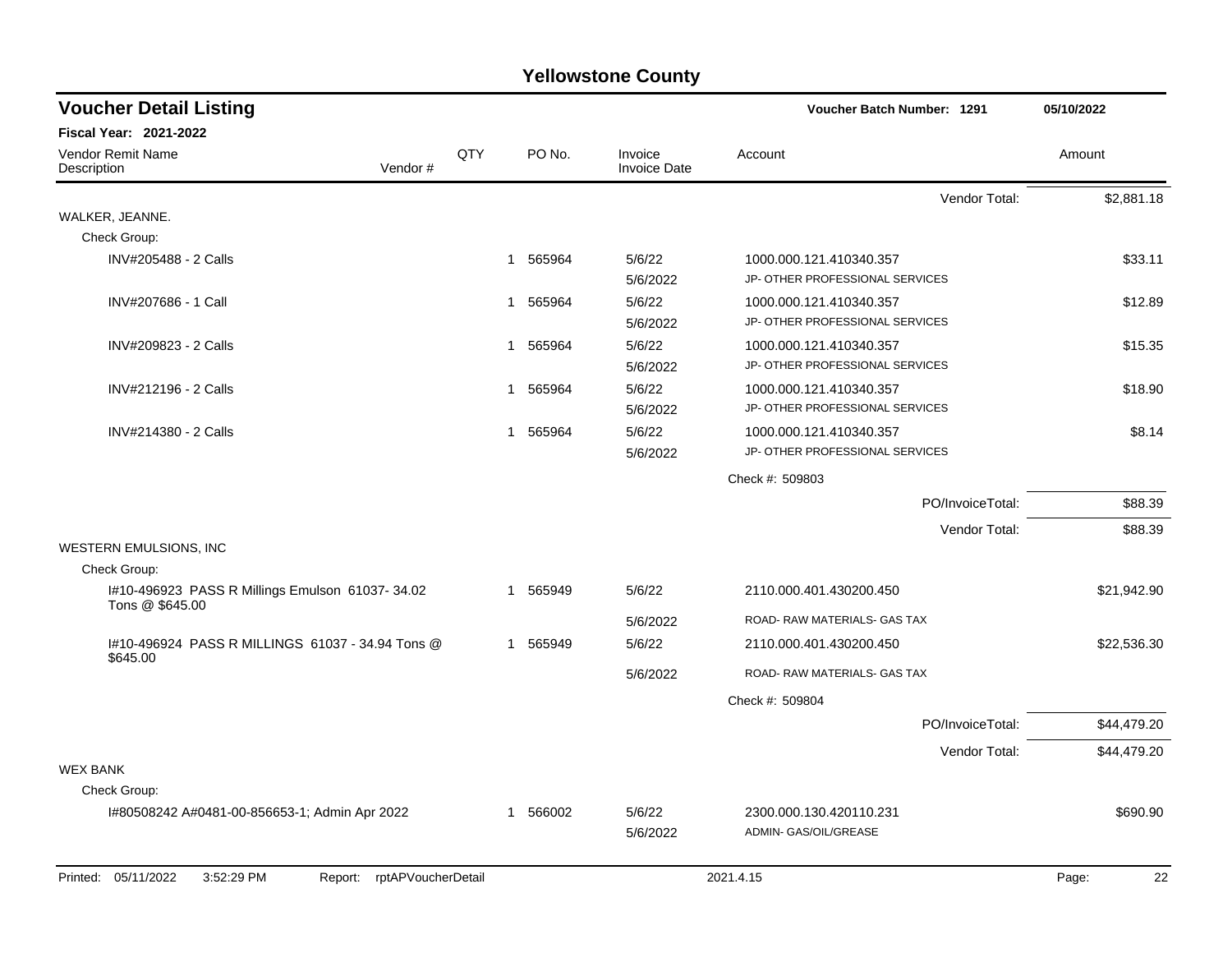| <b>Voucher Detail Listing</b>                                   |              |          |                                | Voucher Batch Number: 1291                                      | 05/10/2022  |
|-----------------------------------------------------------------|--------------|----------|--------------------------------|-----------------------------------------------------------------|-------------|
| Fiscal Year: 2021-2022                                          |              |          |                                |                                                                 |             |
| Vendor Remit Name<br>Description<br>Vendor#                     | QTY          | PO No.   | Invoice<br><b>Invoice Date</b> | Account                                                         | Amount      |
| I#80508242 A#0481-00-856653-1; Admin Apr 2022                   | $\mathbf{1}$ | 566002   | 5/6/22<br>5/6/2022             | 2300.000.130.420110.231<br>ADMIN- GAS/OIL/GREASE                | (\$8.76)    |
| I#80508242 A#0481-00-856653-1; Dets Apr 2022                    | 1            | 566002   | 5/6/22<br>5/6/2022             | 2300.000.131.420140.231<br>DETECTIVES- GAS/OIL/GREASE           | \$1,070.99  |
| I#80508242 A#0481-00-856653-1; Dets Apr 2022                    |              | 1 566002 | 5/6/22<br>5/6/2022             | 2300.000.131.420140.231<br>DETECTIVES- GAS/OIL/GREASE           | (\$13.57)   |
| I#80508242 A#0481-00-856653-1; Patrol Apr 2022                  |              | 1 566002 | 5/6/22<br>5/6/2022             | 2300.000.132.420150.231<br>PATROL- GAS/OIL/GREASE               | \$18,638.64 |
| I#80508242 A#0481-00-856653-1; Patrol Apr 2022                  |              | 1 566002 | 5/6/22<br>5/6/2022             | 2300.000.132.420150.231<br>PATROL- GAS/OIL/GREASE               | (\$236.24)  |
| I#79888918 A#0481-00-856653-1; Civil Apr 2022                   | 1            | 566002   | 5/6/22<br>5/6/2022             | 2300.000.133.420160.231<br>CIVIL- GAS/OIL/GREASE                | \$1,439.18  |
| I#79888918 A#0481-00-856653-1; Civil Apr 2022                   | 1            | 566002   | 5/6/22<br>5/6/2022             | 2300.000.133.420160.231<br>CIVIL- GAS/OIL/GREASE                | (\$18.24)   |
| I#79888918 A#0481-00-856653-1; Jail Apr 2022                    | 1            | 566002   | 5/6/22<br>5/6/2022             | 2300.000.136.420200.231<br>DETENTION- GAS/OIL/GREASE            | \$655.67    |
| I#79888918 A#0481-00-856653-1; Jail Apr 2022                    | 1            | 566002   | 5/6/22<br>5/6/2022             | 2300.000.136.420200.231<br>DETENTION- GAS/OIL/GREASE            | (\$8.31)    |
| I#79888918 A#0481-00-856653-1; paper delivery fee               | $\mathbf 1$  | 566002   | 5/6/22<br>5/6/2022             | 2300.000.130.420110.210<br><b>ADMIN- OFFICE SUPPLIES</b>        | \$10.00     |
|                                                                 |              |          |                                | Check #: 509805                                                 |             |
|                                                                 |              |          |                                | PO/InvoiceTotal:                                                | \$22,220.26 |
| <b>WRS WEST</b>                                                 |              |          |                                | Vendor Total:                                                   | \$22,220.26 |
| Check Group:                                                    |              |          |                                |                                                                 |             |
| I#834067/4 5' Panel A#52660 4/18/22                             | 19           | 565979   | 5/6/22<br>5/6/2022             | 5811.000.552.460442.940<br>FACILITIES- CAPITAL OUTLAY/EQUIPMENT | \$5,605.00  |
| I#834067/4 5' Panel A#52660 4/18/22                             | 13           | 565979   | 5/6/22<br>5/6/2022             | 5811.000.552.460442.940<br>FACILITIES- CAPITAL OUTLAY/EQUIPMENT | \$2,470.00  |
| I#834067/4 10' Panel A#52660 4/18/22                            | 30           | 565979   | 5/6/22<br>5/6/2022             | 5811.000.552.460442.940<br>FACILITIES- CAPITAL OUTLAY/EQUIPMENT | \$10,500.00 |
| Printed: 05/11/2022<br>3:52:29 PM<br>Report: rptAPVoucherDetail |              |          |                                | 2021.4.15                                                       | 23<br>Page: |